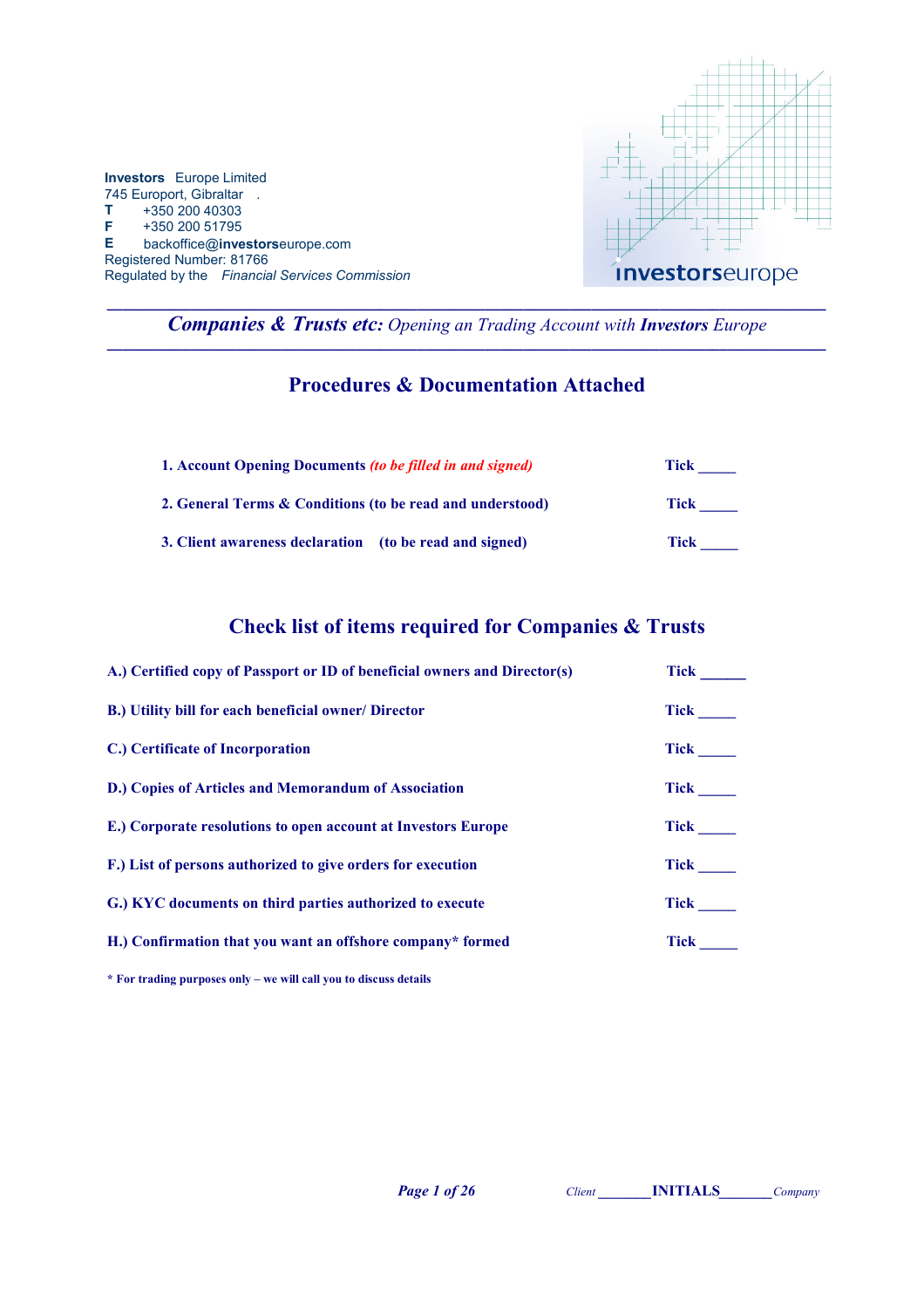

## NEW CLIENTS: ACCOUNT OPENING FORM – Companies, Trusts & Similar

\_\_\_\_\_\_\_\_\_\_\_\_\_\_\_\_\_\_\_\_\_\_\_\_\_\_\_\_\_\_\_\_\_\_\_\_\_\_\_\_\_\_\_\_\_\_\_\_\_\_\_\_\_\_\_\_\_\_\_\_\_\_\_\_\_\_\_\_\_\_\_\_\_\_\_\_\_\_\_\_\_\_\_\_\_\_\_\_\_\_\_\_\_\_\_

# 1.) GENERAL CONTACT ADDRESS

| <b>IMPORTANT: PLEASE SPECIFY BELOW EXACTLY TO WHERE TRADE CONFIRMATIONS/ CLIENT</b><br>ACCOUNT INFORMATION SHOULD BE SENT TO, AND AT WHICH TIME INTERVALS:<br><b>FAX NUMBER:</b><br><b>EMAIL:</b> |                            |
|---------------------------------------------------------------------------------------------------------------------------------------------------------------------------------------------------|----------------------------|
| <b>Trade Confirmations</b>                                                                                                                                                                        |                            |
| EVERY DAY (Tick) _____ (RECOMMENDED) EVERY WEEK (Tick) _____                                                                                                                                      |                            |
| OTHER TIME INTERVAL____<br><b>Account/ Portfolio Information</b>                                                                                                                                  |                            |
| <b>EVERY DAY (Tick)</b>                                                                                                                                                                           | <b>EVERY WEEK (Tick)</b>   |
| <b>EVERY 3 WEEKS (Tick)</b>                                                                                                                                                                       | <b>OTHER TIME INTERVAL</b> |
|                                                                                                                                                                                                   |                            |

Page 2 of 26 Client Client **NITIALS** Company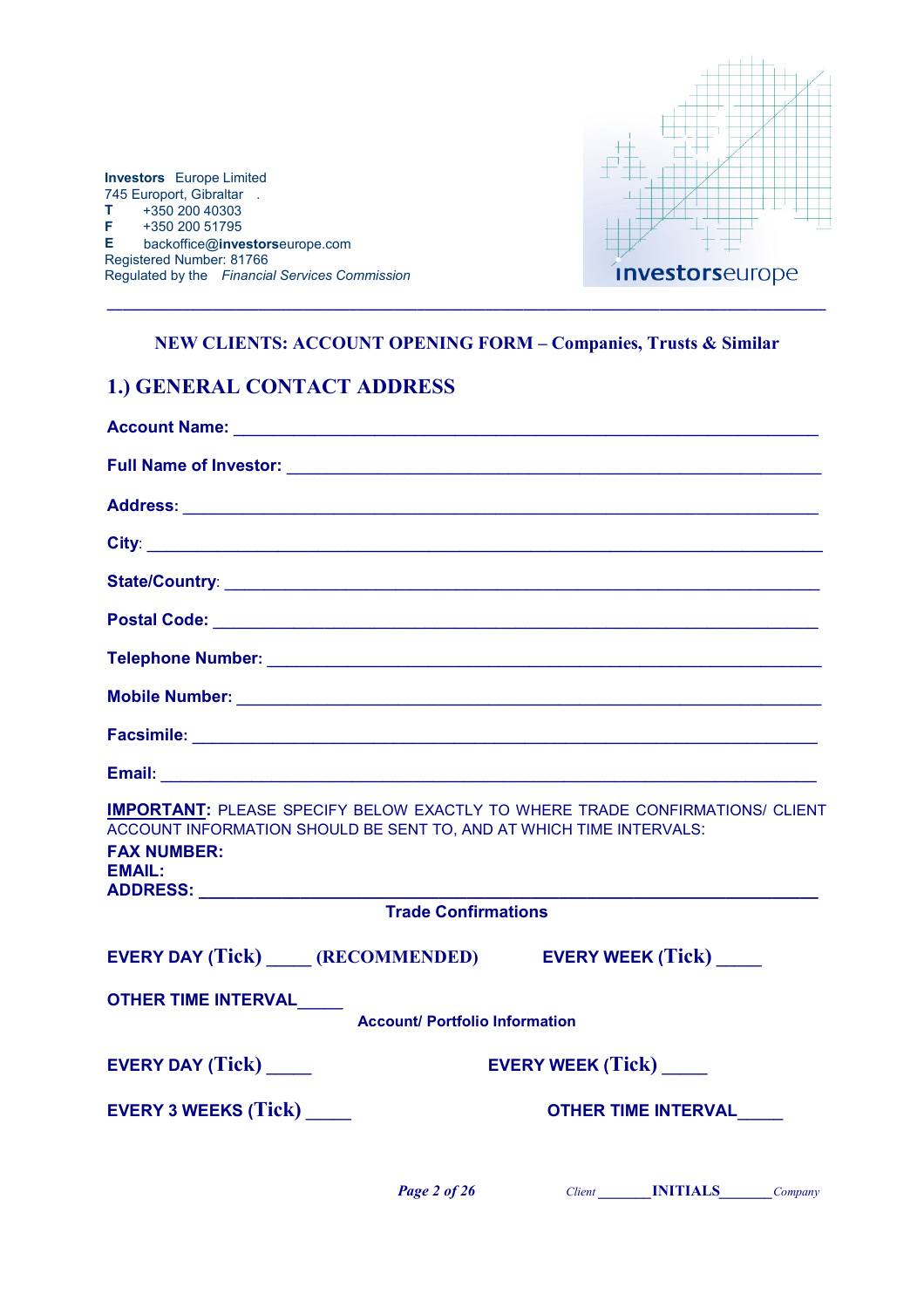

# 2.) PRIMARY CONTACT ADDRESS FOR TRADING PURPOSES (If different from above)

\_\_\_\_\_\_\_\_\_\_\_\_\_\_\_\_\_\_\_\_\_\_\_\_\_\_\_\_\_\_\_\_\_\_\_\_\_\_\_\_\_\_\_\_\_\_\_\_\_\_\_\_\_\_\_\_\_\_\_\_\_\_\_\_\_\_\_\_\_\_\_\_\_\_\_\_\_\_\_\_\_\_\_\_\_\_\_\_\_\_\_\_\_\_

| E-mail:<br><u> 1990 - James Barnett, politik e</u> ta eta alder |  |
|-----------------------------------------------------------------|--|

### Where did you first hear about our services?

| <b>Where</b>     | <b>Tick</b> | Which site newspaper etc? |
|------------------|-------------|---------------------------|
| Internet         |             |                           |
| Newspapers       |             |                           |
| <b>Magazines</b> |             |                           |
| Friends          |             |                           |
| Adverts          |             |                           |
| Other (Specify)  |             |                           |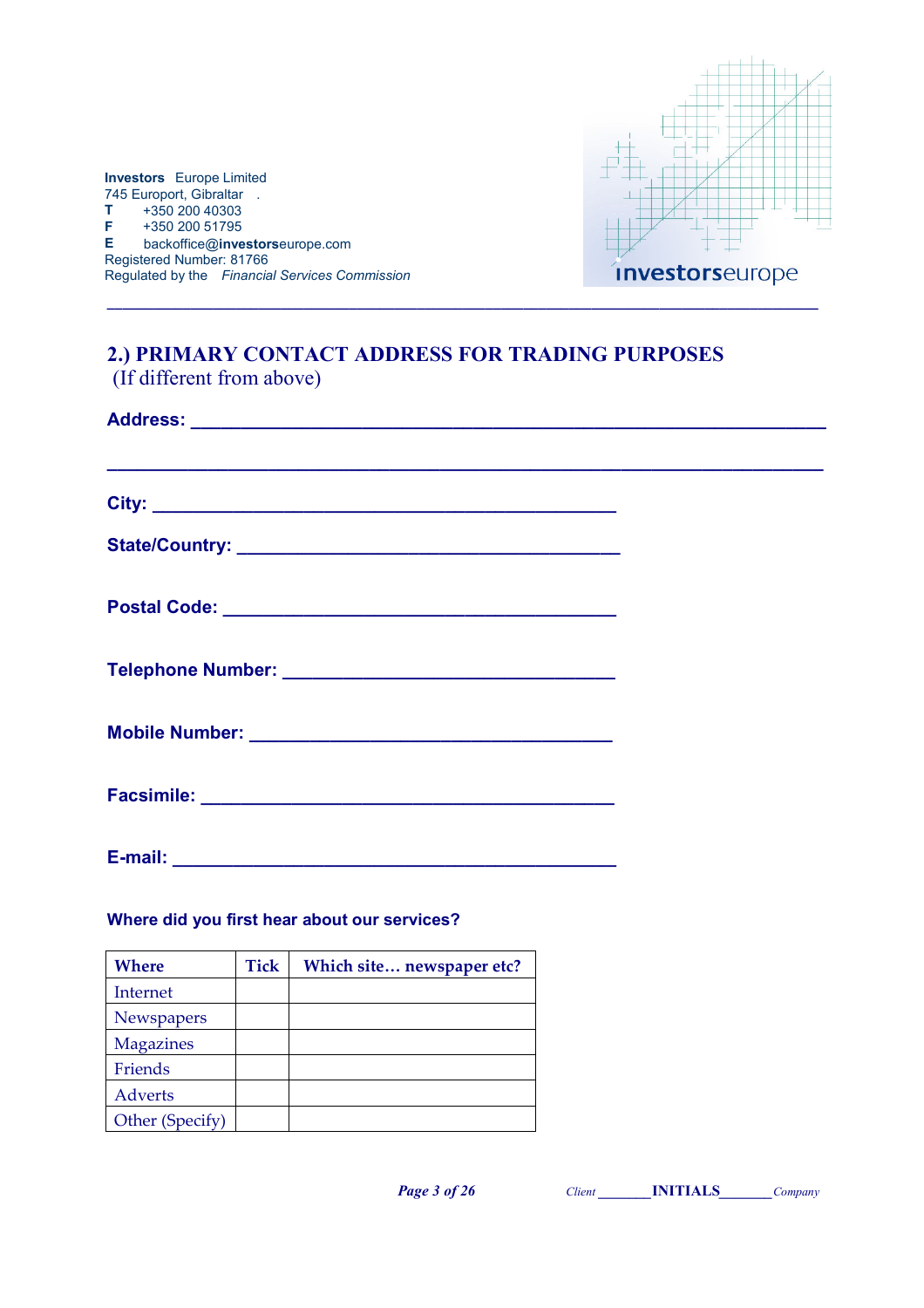

D.) Has Client ever been the subject of, or initiated litigation, arbitration or any other type of dispute or settlement or procedure with another broker or dealer? () Yes () No settlement or procedure with another broker or dealer?

If yes, please provide details:

E.) Has the Client ever been the subject of an investigation or proceeding by any commodities, securities or other self-regulatory authority? () Yes () No other self-regulatory authority?

\_\_\_\_\_\_\_\_\_\_\_\_\_\_\_\_\_\_\_\_\_\_\_\_\_\_\_\_\_\_\_\_\_\_\_\_\_\_\_\_\_\_\_\_\_\_\_\_\_\_\_\_\_\_\_\_\_\_\_\_\_\_\_\_\_\_\_\_\_\_\_\_\_\_\_\_\_\_\_\_\_\_\_\_\_\_\_\_\_\_

\_\_\_\_\_\_\_\_\_\_\_\_\_\_\_\_\_\_\_\_\_\_\_\_\_\_\_\_\_\_\_\_\_\_\_\_\_\_\_\_\_\_\_\_\_\_\_\_\_\_\_\_\_\_\_\_\_\_\_\_\_\_\_\_\_\_\_\_\_\_\_\_\_\_\_\_\_\_\_\_\_\_\_\_\_\_\_\_\_\_

 $\_$  , and the set of the set of the set of the set of the set of the set of the set of the set of the set of the set of the set of the set of the set of the set of the set of the set of the set of the set of the set of th

If yes, please provide details, including any conclusions reached:

F.) Has client changed his name over the last 5 years? ( ) Yes ( ) No

If yes, please provide details:

### 4. BANKING RELATIONSHIPS (attach additional sheets if necessary)

|                                        | Telephone________________________     |
|----------------------------------------|---------------------------------------|
|                                        | Account No.: ___________________      |
| <b>IBAN : ________________________</b> | SWIFT/ BIC : ____________________     |
|                                        |                                       |
|                                        | Address_____________________________  |
|                                        | Telephone__________________________   |
|                                        | Account No.: ________________________ |
| <b>IBAN : ____________________</b>     | SWIFT/BIC: _____________________      |
|                                        |                                       |

**Page 4 of 26** Client **INITIALS** Company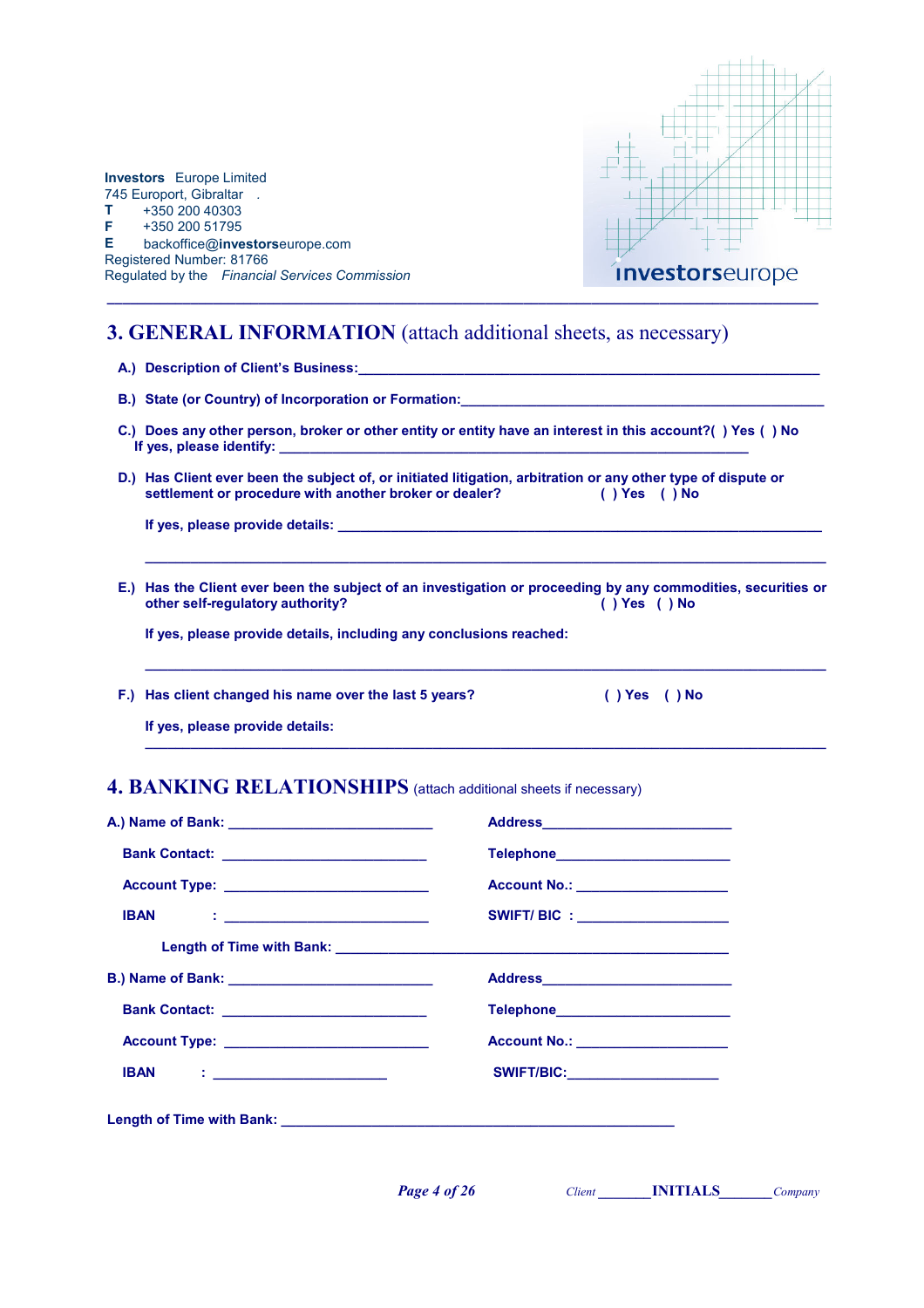| <b>Investors</b> Europe Limited<br>745 Europort, Gibraltar.<br>$T + 35020040303$<br>F +350 200 51795<br>E.<br>Registered Number: 81766 | backoffice@investorseurope.com<br>Regulated by the Financial Services Commission         |                                     | <b>Investorseurope</b>          |
|----------------------------------------------------------------------------------------------------------------------------------------|------------------------------------------------------------------------------------------|-------------------------------------|---------------------------------|
|                                                                                                                                        | <b>5. INVESTMENT OBJECTIVES:</b><br><b>Safety of Principal</b><br><b>Trading Profits</b> | <b>Income</b><br><b>Speculation</b> | <b>Growth</b><br><b>Other</b>   |
|                                                                                                                                        | Client's Net Worth: €                                                                    |                                     | Client's Annual Net Income: $€$ |

# 6. TRADING INFORMATION

investorseurope is committed to complying with the provisions of the Data Protection Directive. In signing these account opening documents, you consent to investorseurope holding and processing the information provided by you for the purposes of providing its services. You also consent to the transfer of such data outside of the European Economic Area.

A. Investment Knowledge

Objective- To determine the level of knowledge of the customer with regards to Complex investment products.

|                                                                  | On a Scale of 1-10 (Highest) |                                                |                                        |
|------------------------------------------------------------------|------------------------------|------------------------------------------------|----------------------------------------|
|                                                                  | <b>Knowledge</b>             | <b>Trading</b><br><b>Experience</b><br>(Years) | <b>Willingness to</b><br><b>Invest</b> |
| <b>Derivatives</b>                                               | 110                          |                                                | 110                                    |
| <b>Structured Products / Bonds (that embed)</b><br>a derivative) | 110                          |                                                | 110                                    |
| <b>Equities (emerging markets)</b>                               | /10                          |                                                | 110                                    |
| <b>Equities (main world markets)</b>                             | /10                          |                                                | 110                                    |
| <b>CFD<sub>s</sub></b>                                           | 110                          |                                                | 110                                    |
| <b>Commodities</b>                                               | 110                          |                                                | 110                                    |
| <b>FOREX</b>                                                     | /10                          |                                                | /10                                    |

### B. Professional Experience

Objective – Determine the background of the client in order to ascertain his/her understanding of the investment commitment/risks being made.

o Please provide a brief summary of your professional background.

Disclaimer: If you elect not to provide IEL with the information requested in this questionnaire, or you provide IEL with insufficient information in this regard, you hereby acknowledge that IEL will be unable to determine whether a given service or product is appropriate for you, and will only be able to offer you such products or services after it has issued you with a risk warning in this regard.

Page 5 of 26 Client INITIALS Company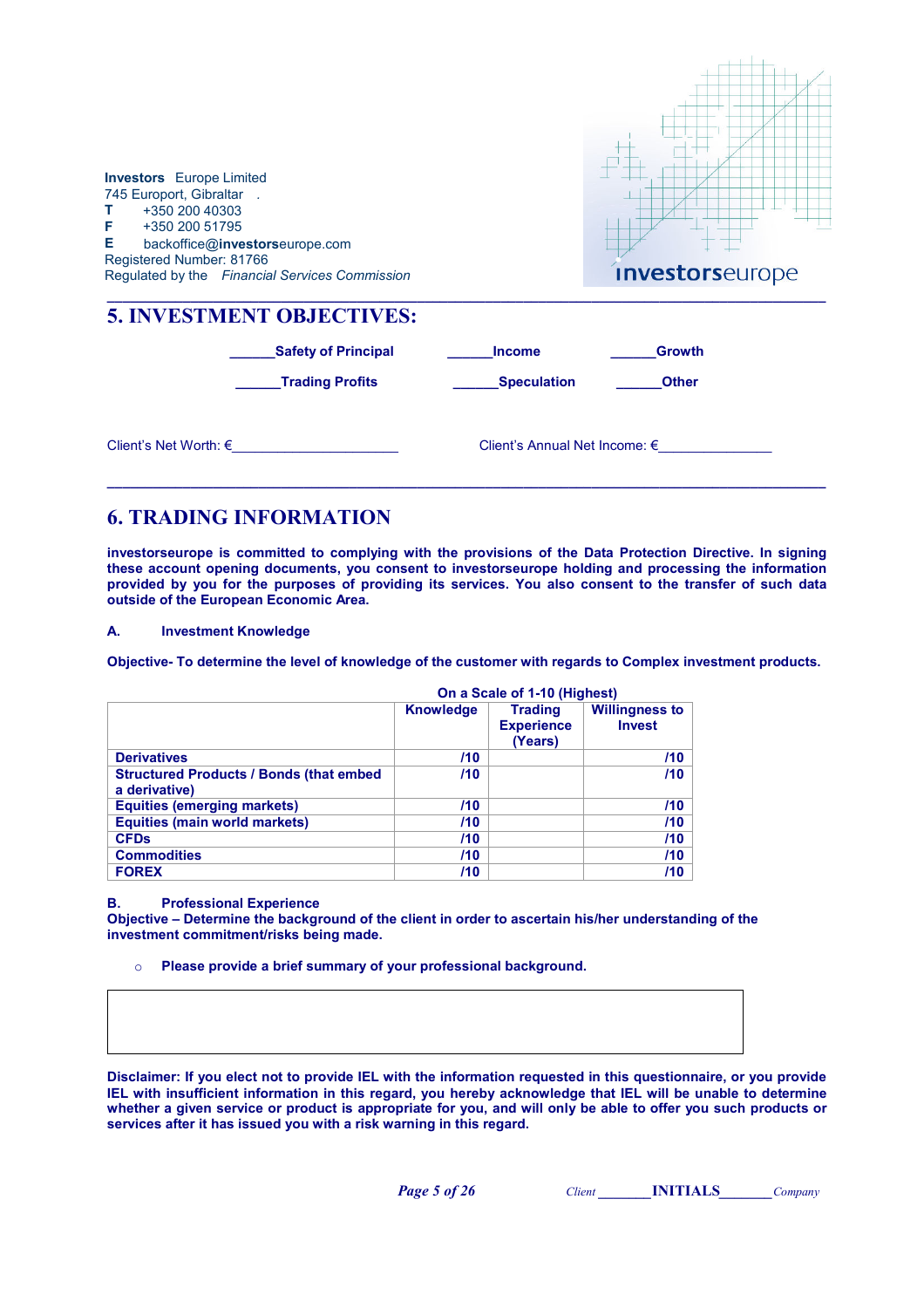| <b>Investors</b> Europe Limited<br>745 Europort, Gibraltar.<br>+350 200 40303<br>T.<br>+350 200 51795<br>F.<br>Е.<br>backoffice@investorseurope.com<br>Registered Number: 81766<br>Regulated by the Financial Services Commission   | <i>investorseurope</i>   |
|-------------------------------------------------------------------------------------------------------------------------------------------------------------------------------------------------------------------------------------|--------------------------|
| C.) Has client previously traded? (i) Yes (i) No                                                                                                                                                                                    | If Yes, Number of years: |
| If Yes, please indicate:                                                                                                                                                                                                            |                          |
| $i$ .)<br>the brokerage firm where account was, or is maintained:                                                                                                                                                                   |                          |
|                                                                                                                                                                                                                                     | <b>Active Inactive</b>   |
| <b>Firm name:</b> The contract of the contract of the contract of the contract of the contract of the contract of the contract of the contract of the contract of the contract of the contract of the contract of the contract of t | <b>Inactive</b>          |
| ii.<br>the average number of trades (executions) every 3 months: ___________                                                                                                                                                        |                          |

# CLIENT ACKNOWLEDGEMENT

Client represents that the information provided herein is true and correct, that he is authorised to sign this document and that he/ she will notify Investors Europe, in writing, of any material changes to said information provided herein. Investors Europe reserves the right to certify the accuracy of the information provided herein and to contact such other persons and agents, including bankers, brokers, Regulators and self-regulatory personnel, as it deems necessary.

CLIENTS NAME: \_\_\_\_\_\_\_\_\_\_\_\_\_\_\_\_\_\_\_\_\_\_\_\_\_\_\_\_\_\_\_\_\_\_\_\_\_\_\_\_\_\_\_\_\_\_\_\_\_\_\_\_\_\_\_\_\_\_\_\_\_\_\_\_\_\_\_\_\_\_\_\_\_\_\_\_\_\_\_\_

AUTHORISED SIGNATURE: \_\_\_\_\_\_\_\_\_\_\_\_\_\_\_\_\_\_\_\_\_\_\_\_\_\_\_\_\_\_\_\_\_\_\_\_\_\_\_\_\_\_\_\_\_\_\_\_\_\_\_\_\_\_\_\_\_\_\_\_\_\_\_\_\_\_\_\_\_\_\_

PRINT NAME AND TITLE:

Gibraltar, etc. of the contract of the contract of the contract of the contract of the contract of the contract of the contract of the contract of the contract of the contract of the contract of the contract of the contrac

\_\_\_\_\_\_\_\_\_\_\_\_\_\_\_\_\_\_\_\_\_\_\_\_\_\_\_\_\_\_\_\_\_\_\_\_\_\_\_\_\_\_\_\_\_\_\_\_\_\_\_\_\_\_\_\_\_\_\_\_\_\_\_\_\_\_\_\_\_\_\_\_\_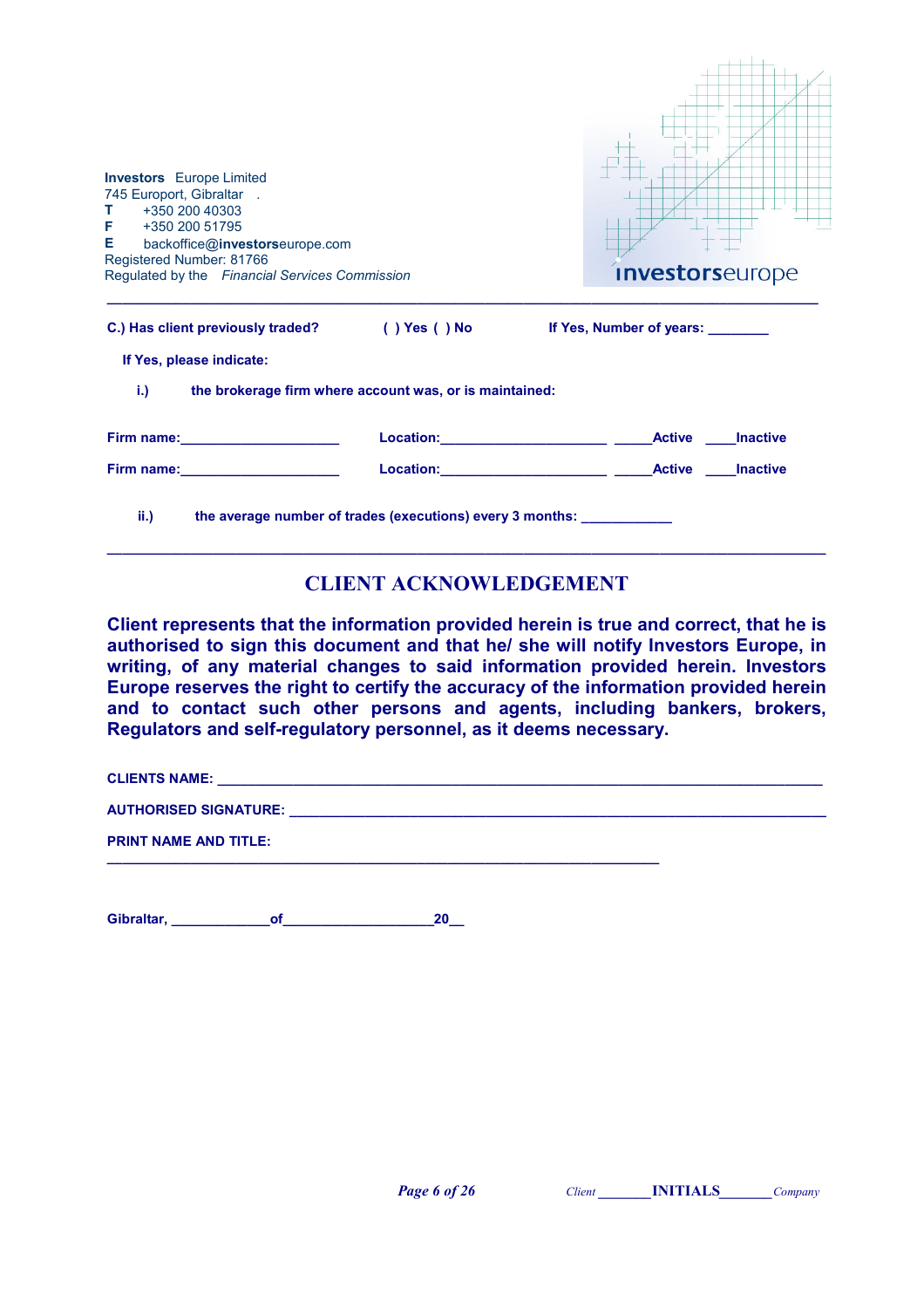| <b>Investors</b> Europe Limited<br>745 Europort, Gibraltar.<br>+350 200 40303<br>$\mathbf{T}$<br>$F + 35020051795$<br>E backoffice@investorseurope.com<br>Registered Number: 81766<br>Regulated by the Financial Services Commission | <i>investorseurope</i> |
|--------------------------------------------------------------------------------------------------------------------------------------------------------------------------------------------------------------------------------------|------------------------|
| <b>Investors Europe Limited: APPROVAL (for internal use only)</b>                                                                                                                                                                    |                        |
| Has the Client filled out EVERY page?<br><u>EVERY</u> page?                                                                                                                                                                          |                        |
|                                                                                                                                                                                                                                      |                        |
|                                                                                                                                                                                                                                      |                        |
| Gibraltar, of 300                                                                                                                                                                                                                    |                        |
| APPROVED, Compliance Officer: New York Contract of the Contract of the Contract of the Contract of the Contract of the Contract of the Contract of the Contract of the Contract of the Contract of the Contract of the Contrac       |                        |
| Gibraltar, of 300                                                                                                                                                                                                                    |                        |

\_\_\_\_\_\_\_\_\_\_\_\_\_\_\_\_\_\_\_\_\_\_\_\_\_\_\_\_\_\_\_\_\_\_\_\_\_\_\_\_\_\_\_\_\_\_\_\_\_\_\_\_\_\_\_\_\_\_\_\_\_\_\_\_\_\_\_\_\_\_\_\_\_\_\_\_\_\_\_\_\_\_\_\_\_\_\_\_\_\_\_\_\_\_

Page 7 of 26 Client **Client INITIALS** Company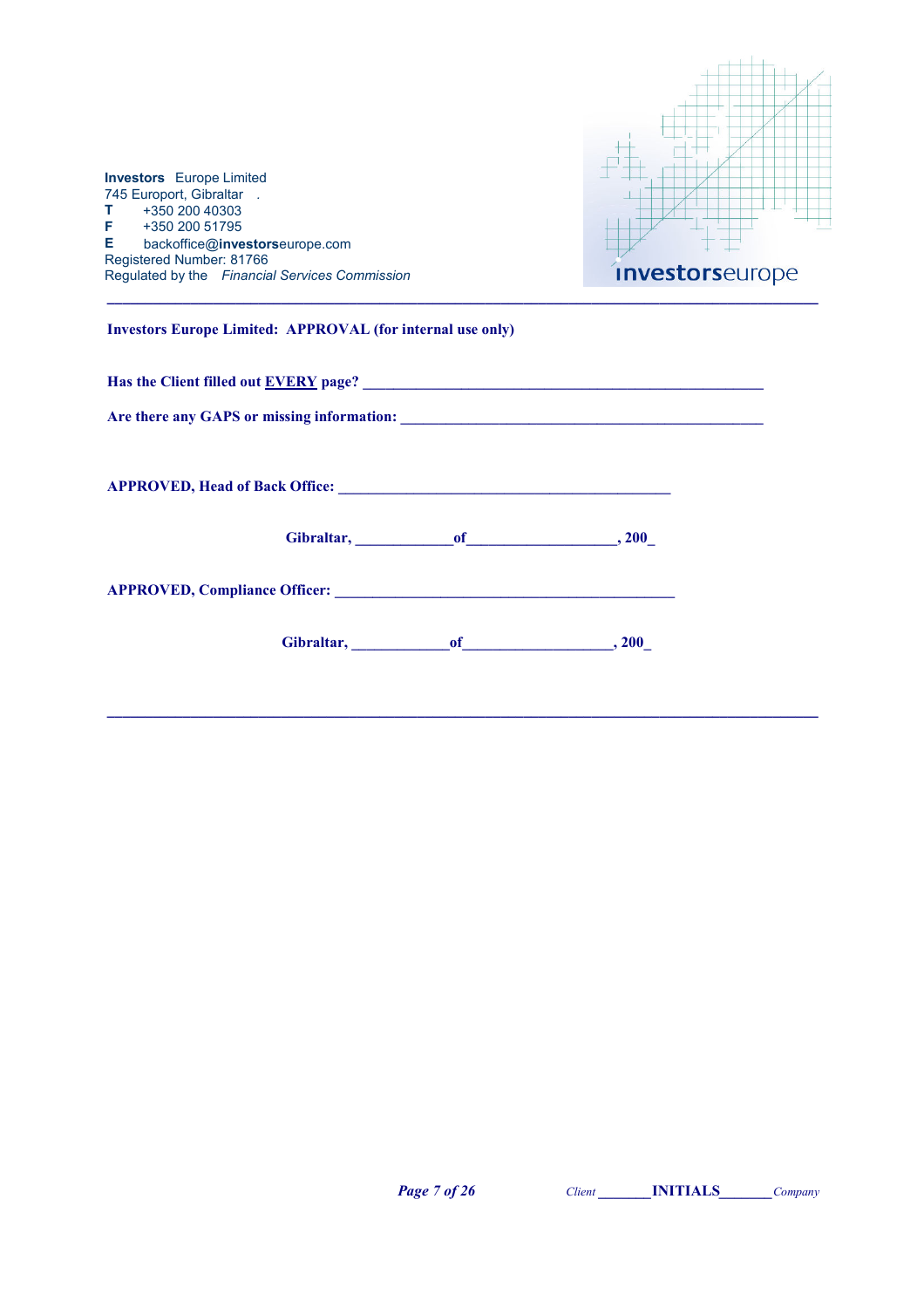

## General Terms & Conditions of Business

\_\_\_\_\_\_\_\_\_\_\_\_\_\_\_\_\_\_\_\_\_\_\_\_\_\_\_\_\_\_\_\_\_\_\_\_\_\_\_\_\_\_\_\_\_\_\_\_\_\_\_\_\_\_\_\_\_\_\_\_\_\_\_\_\_\_\_\_\_\_\_\_\_\_\_\_\_\_\_\_\_\_\_\_\_\_\_\_\_\_\_\_\_\_\_

The following general business terms and conditions shall apply to all transactions between Investors Europe and its Clients, unless otherwise explicitly stipulated in distinct and separate agreement(s).

### 1. Account Opening Procedures

As part of your account opening procedures, **Investors** Europe Ltd (hereafter called **Investors** Europe) will need to be informed of various details including your name, address and other contact details relevant to its international trading services. **Investors** Europe will also require a duly authenticated copy of your passport (or ID card).

For companies, various documents will be required including its Certificate of Incorporation and various Corporate Resolutions authorizing designated person(s) to represent their interests with Investors Europe.

Clients are encouraged to read through all of the relevant account opening forms very carefully and to talk to our personnel to clarify anything they do not understand. If they still have any queries, they should contact their accountant and/ or lawyers for further clarification.

# 2. WARRANTIES

In connection with your acceptance of the services offered by **Investors** Europe you represent and warrant that:

a) You possess the legal authority to enter into this agreement and to use the **Investors** Europe's services in accordance with all of the terms and conditions contained hereafter.

b) All information provided by you in the account application and any further information that you provide to Investors Europe in relation to your account is true and correct.

c) You have read and understood the contents of the documentation provided by Investors Europe.

**Page 8 of 26** Client **INITIALS** Company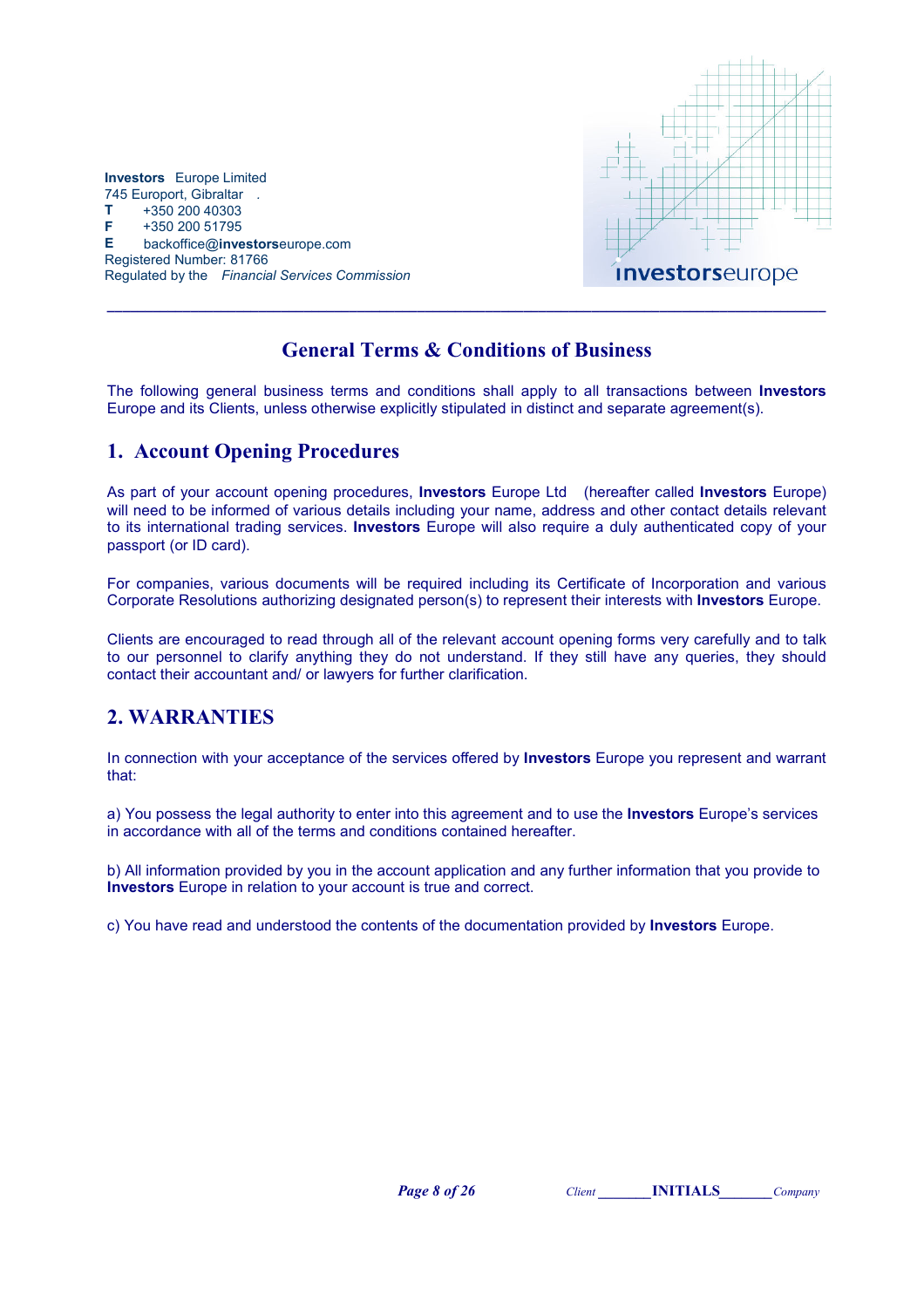

# 3. ACKNOWLEDGMENTS:

In connection with your acceptance of the Services offered by **Investors** Europe you acknowledge and agree that:

\_\_\_\_\_\_\_\_\_\_\_\_\_\_\_\_\_\_\_\_\_\_\_\_\_\_\_\_\_\_\_\_\_\_\_\_\_\_\_\_\_\_\_\_\_\_\_\_\_\_\_\_\_\_\_\_\_\_\_\_\_\_\_\_\_\_\_\_\_\_\_\_\_\_\_\_\_\_\_\_\_\_\_\_\_\_\_\_\_\_\_\_\_\_\_

- a) All dealings will be subject to the terms set out in this Agreement. Headings used in the body of the Agreement shall not affect its interpretation
- b) The Client hereby appoints the Company to provide the following services to the Client in accordance with this Agreement and to deal as agent and to arrange deals in the following areas:
	- (ii) Equities
	- (iii) Stock indices
	- (iv) Commodities
	- (v) Options
	- (vi) Stock options
	- (vii) Contracts for Difference
	- (viii) Exchange Traded Funds
	- (ix) Foreign exchange
	- (x) Interest rate futures
	- (xi) Bonds
	- (xii) Derivative Products
- c) These services may be provided to you in respect of both cash and contingent liability transactions. A contingent liability transaction is one where you will, or may, be liable to make further payments (in addition to charges and whether or not secured by margin) when the transaction fails to be completed or upon the earlier closing out of the position.
- d) All orders for purchase or sale for future delivery are given, received and executed on the clear understanding that both the Client and the Company contemplate actual delivery
- e) In all transactions between the Company and you it is understood the Company is acting as agent. Where you act in the capacity of an agent on behalf of other clients you agree:
	- (i) The Company will be acting solely for you in any and all transactions.
	- (ii) The Company will act solely for you whether or not the Company becomes aware, directly or indirectly, of the identity of any of your customers and any principal of yours so identified will not be treated as an indirect customer by the Company. In relation to any transaction entered into by you as agent in such circumstances, you warrant that:
	- (iii) You have due authority to enter the transaction on your principal's behalf on the terms of this Agreement and that the transaction and such terms thereof will bind your principal accordingly
	- (iv) Such principal has, at the time the transaction is entered, sufficient resources to meet its obligations thereunder, and that you will notify the Company if this ceases to be the case

**Page 9 of 26** Client **INITIALS** Company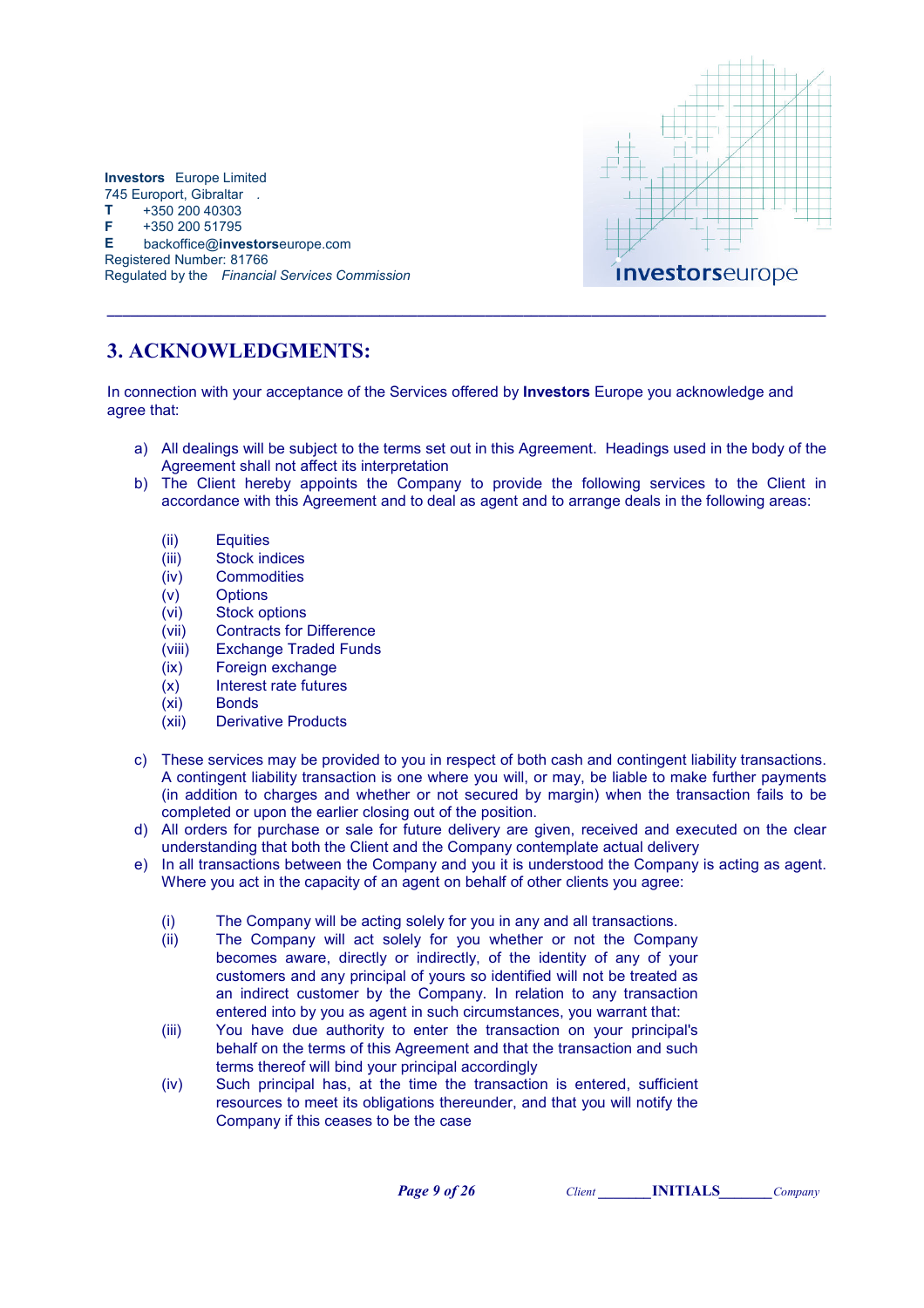

f) You are entirely responsible for the confidentiality of any Client Account Identification references given to you. You will notify Investors Europe immediately of any unauthorized use of your account or any other breach of security.

\_\_\_\_\_\_\_\_\_\_\_\_\_\_\_\_\_\_\_\_\_\_\_\_\_\_\_\_\_\_\_\_\_\_\_\_\_\_\_\_\_\_\_\_\_\_\_\_\_\_\_\_\_\_\_\_\_\_\_\_\_\_\_\_\_\_\_\_\_\_\_\_\_\_\_\_\_\_\_\_\_\_\_\_\_\_\_\_\_\_\_\_\_\_\_

- g) Investors Europe and its agents may, at their discretion, act in all matters on instructions given or purporting to be given by or on behalf of you verbally, by fax, or by e-mail or other electronic transmission, and Investors Europe and its agents shall not incur any liability by reason of acting or not acting on any such instructions.
- h) You will be financially responsible for any and all brokerage, administrative charges (IEL reserves the right to levy a fee to cover due diligence costs) margins or commissions that arise from the use of your account by you or third parties introduced and you agree to pay all fees, charges, margins or commissions for services you receive from Investors Europe, or its agents.
- i) Investors Europe reserves the right to change the brokerage it charges you from time to time and to introduce new brokerage levels. Where permitted by the applicable regulations, we may receive or provide remuneration, fees and/or commission and non-monetary benefits from or to, or share charges with, an associate or other third party in connection with transactions carried out on your behalf. In particular, we pay and receive retrocessions from many introducing brokers and stock brokers for transacting stocks, CFD's, futures, bonds and forex for you. These arrangements are designed with your best interests in mind. The percentage we receive may vary depending on the total clients' investments executed. These payments are normally in the range of 0.01%-2.0% of value of the investments executed. Further details are available on request.
- j) You accept unreservedly that whilst Investors Europe will in good faith attempt to help you to make informed investment decisions, the ultimate decision (and the consequences thereof) will always be yours and yours alone and that Investors Europe can give no guarantees of performance on any products that you have executed through Investors Europe where Investors Europe may have helped you to reach an investment decision.
- k) While Investors Europe will advise on and deal and arrange deals in readily realizable securities, options or other derivatives, Investors Europe, and its agents, will provide no investment advice, legal or tax advice in connection with your account. You agree to obtain your own investment, legal and tax advice from a qualified professional (or to assume the risk of not so doing) with respect to your use of the Services.
- l) All transactions you make pursuant to this agreement will be subject to the constitution, by-laws, rulings, regulations and customs of the exchange or market (and its clearing house, if any) where the orders for such transactions are executed. You agree that, where relevant, Investors Europe may have access to your settlement account at your depositary bank to settle any trades that you may have made through Investors Europe.
- m) All trades conducted by you will be on a cash basis; if upon the purchase or sale of any security Investors Europe is unable to settle the transaction by reason of your failure to make payment or deliver the securities, you will reimburse Investors Europe for all related costs, losses or liabilities. If for any reason you are not satisfied with **Investors** Europe's services, you should first resolve the issue with the employee(s) concerned. If still not resolved to your satisfaction, the compliance department will then address the issue and revert in writing. If still not satisfied, you should then contact the regulator at www.fsc.gi.
- n) Should you become indebted to **Investors** Europe for any reason, you will repay such debts forthwith. You agree that failure to promptly pay such debts will give **Investors** Europe the right to close all your trading accounts and to settle any such debts and margins through your settlement bank, clearing facility or any accounts held with or introduced to **Investors** Europe. Should you only pay part of such debts you shall be liable to **Investors** Europe for any difference still owed.

**Page 10 of 26** Client **INITIALS** Company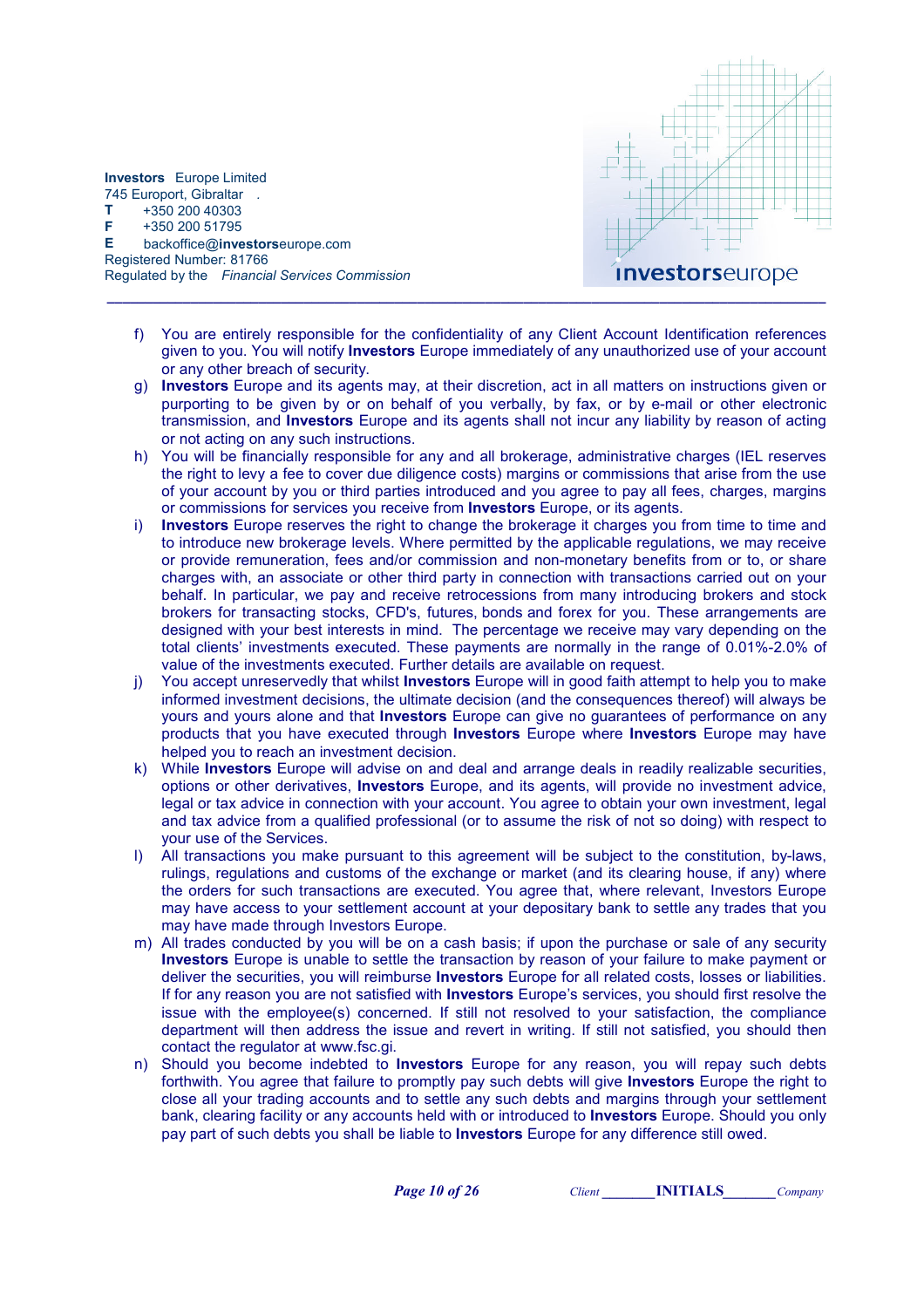

Registered Number: 81766 Regulated by the Financial Services Commission \_\_\_\_\_\_\_\_\_\_\_\_\_\_\_\_\_\_\_\_\_\_\_\_\_\_\_\_\_\_\_\_\_\_\_\_\_\_\_\_\_\_\_\_\_\_\_\_\_\_\_\_\_\_\_\_\_\_\_\_\_\_\_\_\_\_\_\_\_\_\_\_\_\_\_\_\_\_\_\_\_\_\_\_\_\_\_\_\_\_\_\_\_\_

Investors Europe Limited 745 Europort, Gibraltar .  $T + 35020040303$ F +350 200 51795

E backoffice@investorseurope.com

- o) Any expenses on Investors Europe's part in connection with replies to inquiries by public authorities, pursuant to national or international legislation, will be recharged to the Client. Any administrative expenses incurred by Investors Europe or those in connection with auditors' comments/ reports requested by the Client will also be recharged.
- p) If you require trading information and statements to be sent by Email, any and all such communications sent to you at the e-mail address you disclose on this application, shall be considered delivered to you personally whether you actually receive them or not. If you do not notify Investors Europe in writing of any errors or objections to any trading information or statements within 7 days from the date of physical execution or of a statement's mailing, Emailing or faxing, you agree that the information shown shall be deemed to be accepted as correct by you, notwithstanding that specific acknowledgement or acceptance is requested by the Company from you but none is given, and **Investors** Europe shall be released from all claims in connection with this information or any action taken or not taken by **Investors** Europe regarding your trading account. Trading confirmations forwarded by Investors Europe or any other transcript from Investors Europe require no signature. Verbal trade confirmations are subject to final confirmation in writing.
- q) If you do not require your trade executions to be faxed or Emailed daily, it will be wholly incumbent on you to confirm all trading details daily over the trading phones (which are recorded) or by arranging a meeting with the company on a regular basis so as to satisfy yourself fully and entirely that your instructions have been followed to the letter and you agree to hold Investors Europe and its agents, affiliates, officers and employees harmless from any claim, demand or damage arising thereof, if you do not do so. In any event clause n.) above will apply.
- r) If you receive execution reports and statements directly from your online trading platform, rather than from investorseurope's back office, you accept and acknowledge that investorseurope may be working with third party software technology and third party trading platforms and will not send any trade execution information or statements as this will be provided to you by your own trading platform and it will be wholly incumbent on you to confirm the validity and correctness of the trading platform information provided to you and you agree to hold Investors Europe and its agents, affiliates, officers and employees harmless from any claim, demand or damage arising thereof. investorseurope will facilitate information, execution reports and statements for these platforms at your request by liaising with the platform and software supplier(s) and will actively support you and generally help in good faith to resolve any issues with executions & statements on your online trading platform.
- s) Investors Europe has the right at its sole discretion to close positions or any part thereof at any time, with or without notice, if the Company deems it necessary for its own protection. A position may be closed in such a manner as the Company deems appropriate.
- t) investorseurope will hold client money as trustee in a segregated non-interest earning account at an approved bank or banks or segregated client trading accounts at approved clearing brokers or brokers chosen by the Company. When client money is held in Gibraltar it will be held in accordance with the relevant laws and regulations that may be in force in Gibraltar at the time. Client money may also be deposited in a client transaction account outside Gibraltar and you may notify investorseurope in writing that you do not wish your money to be held in a particular regulated jurisdiction. In such circumstances your money may be held in a client transaction account in a regulated jurisdiction to which you do not object. Where client money is held in a client transaction account outside Gibraltar it will be held subject to the regulatory requirements of the relevant jurisdiction, and it will not be held subject to Gibraltar's Accounting & Financial

Page 11 of 26 Client INITIALS Company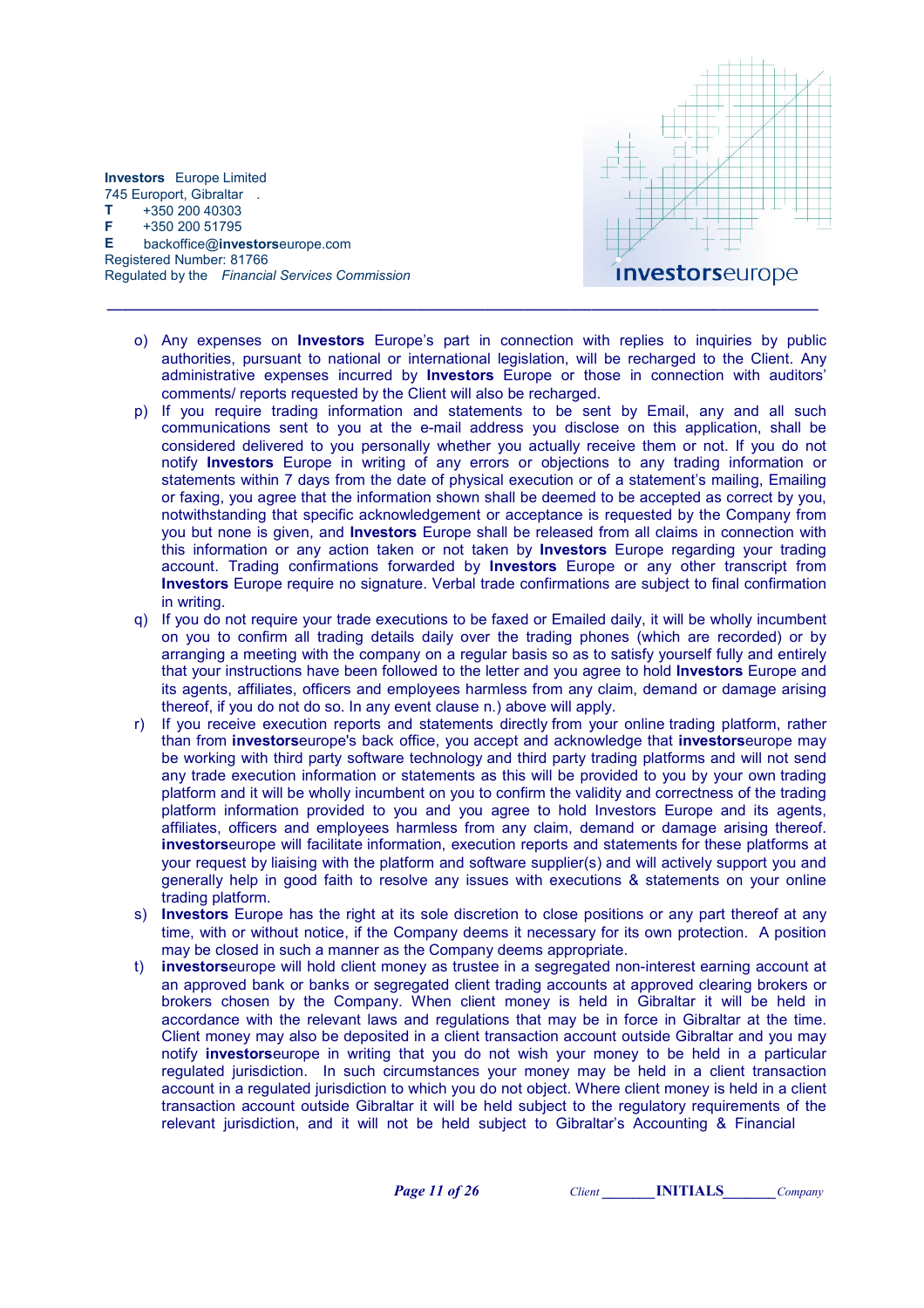

> Regulations. Where, for example, money is held in the UK, it will be held in accordance with the UK's FSA Regulatory Framework. In such circumstances, the legal and regulatory regime applicable to the broker where the client money is held will be different from that of Gibraltar, and in the event of a failure by that broker, client money may be treated differently than would be the case if the client money were held by a broker, settlement agent or counterparty in Gibraltar and that broker may reserve the right of set-off or counterclaim against money held in a client transaction account, in respect of any sum owed on any other account.

\_\_\_\_\_\_\_\_\_\_\_\_\_\_\_\_\_\_\_\_\_\_\_\_\_\_\_\_\_\_\_\_\_\_\_\_\_\_\_\_\_\_\_\_\_\_\_\_\_\_\_\_\_\_\_\_\_\_\_\_\_\_\_\_\_\_\_\_\_\_\_\_\_\_\_\_\_\_\_\_\_\_\_\_\_\_\_\_\_\_\_\_\_\_

- u) The Company will be entitled, in the absence of specific instructions from the Client, to take such or no action as it thinks appropriate or necessary in relation to take-overs and other offers and to the exercise of conversion, subscription or voting rights or any other privileges conferred by such investments. Investors Europe shall have no responsibility or liability of any kind whether in negligence or otherwise by reason or in consequence of its acting or not acting.
- v) Investors Europe shall not be liable for any loss however caused, whether directly or indirectly, by government restrictions, by exchange or market rulings, the suspension of trading, wars, strikes or by reason of any other fact that is beyond the control of **Investors** Europe or any agent or employee of Investors Europe.
- w) You agree to bear any margin or foreign currency exchange risk arising from any transaction effected pursuant to this Agreement.
- x) You agree to bear any administrative **investors** europe costs related to transfers or any transfer costs or levies by banking and settlement institutions when transferring monies and/ or financial products to or from your account(s) at investorseurope
- y) Investors Europe is not liable for any penalties, fines, brokerage or other liabilities incurred by you in relation to the Services provided.
- z) Investors Europe may modify or discontinue its services or any part of them at any time, and these services may be periodically unavailable to allow for systems maintenance and updates. **Investors** Europe shall not be liable for delayed or discontinued services.
- aa) The Client is under obligation to notify **Investors** Europe of any important change in information relative to circumstances concerning the present agreement. You should be aware of the fact that until such time as we are advised of any change in respect of any of the above matters, we shall continue to assume that they are correct for the purposes of acting on your behalf and that they continue to govern the relationship between us.
- bb) The Client is under an obligation to notify **Investors** Europe, in writing, within two weeks, of any change of address or contacts.
- cc) Any notice to the Client can, with binding effect, be forwarded to one of the addresses and Emails or other contact details stated in the agreement, subject to clause aa.) above..

4. DISCLAIMER AND LIMITATION OF LIABILITY. Investors Europe does not represent or warrant that its Services will be uninterrupted or error-free, that defects will be corrected, or that the Services or the server which makes them available will be free of viruses or other harmful components. Investors Europe does not warrant or represent that the use or the results of the use of the Services or any materials made available as part of the Services will be correct, accurate, timely or otherwise reliable. You specifically agree that Investors Europe will not be responsible for unauthorized access to or alteration of your transmissions or data, any material or data sent or received or not sent or

Page 12 of 26 Client INITIALS Company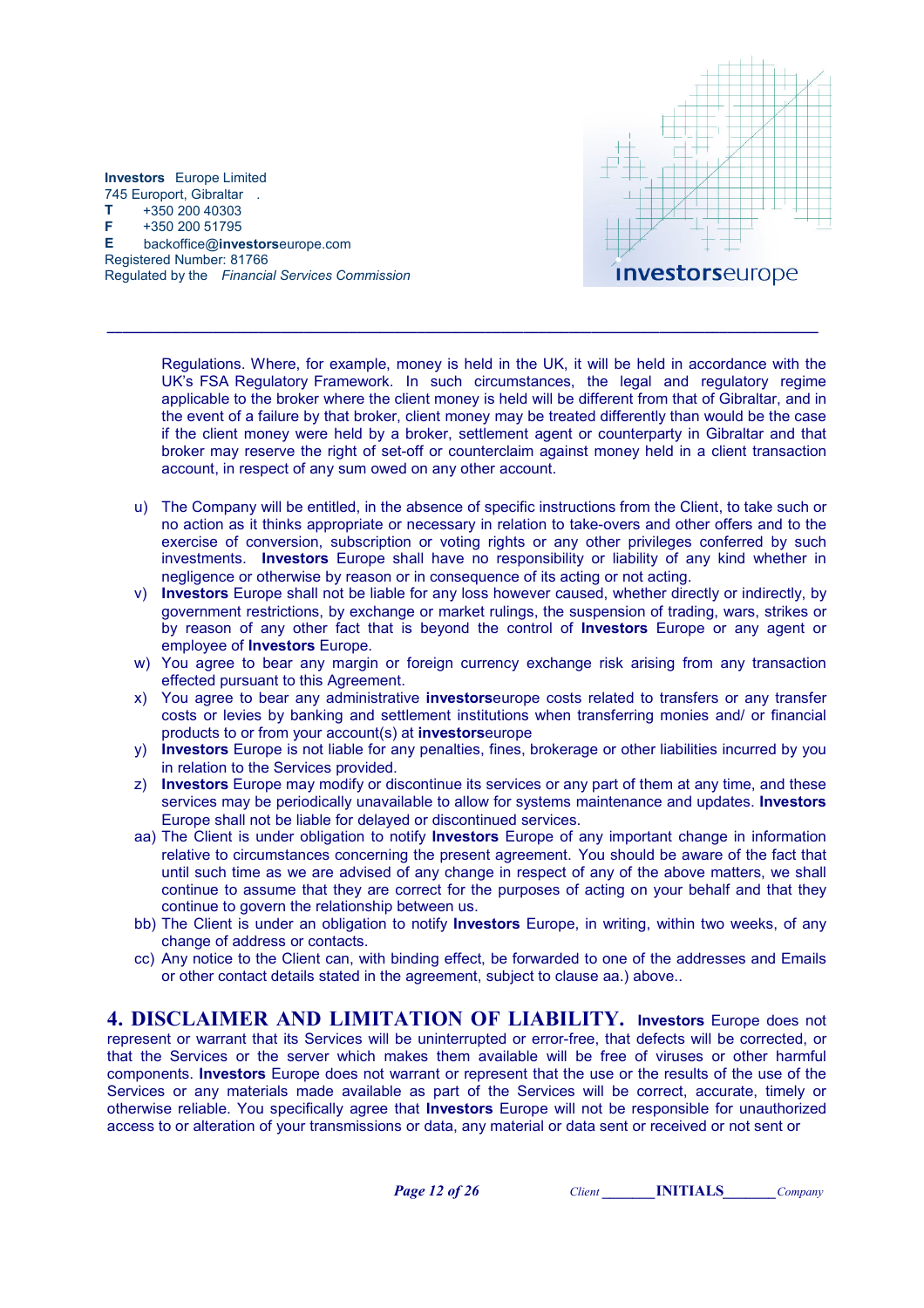

received, or any transactions entered into through the Services. Investors Europe and/or its agents make no representations about the suitability, reliability, availability, timeliness and accuracy of the Services for any purpose. These Services are provided "as is" without warranty of any kind. In no event shall Investors Europe and/or its agents, affiliates, officers and/or employees be liable for any direct, indirect, punitive, incidental, special or consequential damages, or any damages whatsoever including, without limitation, damages resulting from the negligence or gross negligence of Investors Europe, its agents, affiliates, officers and/or employees, damages for loss of use, data or profits arising out of or in any way connected with the use or performance of the Services; with the delay or inability to use the Services; and the provision of or failure to provide Services.

\_\_\_\_\_\_\_\_\_\_\_\_\_\_\_\_\_\_\_\_\_\_\_\_\_\_\_\_\_\_\_\_\_\_\_\_\_\_\_\_\_\_\_\_\_\_\_\_\_\_\_\_\_\_\_\_\_\_\_\_\_\_\_\_\_\_\_\_\_\_\_\_\_\_\_\_\_\_\_\_\_\_\_\_\_\_\_\_\_\_\_\_\_\_

**5. INDEMNIFICATION.** You agree to indemnify and hold **Investors** Europe and its agents, affiliates, officers and employees harmless from any claim, demand or damage, including reasonable legal fees, asserted by any third party due to or arising out of your use of the Services.

**6. TERMINATION. Investors** Europe may terminate your access to any part or all of the Services, and any related Services, at any time, with or without cause, with or without notice, effective immediately, for any reason whatsoever.

Non-performance concerning any of the stipulations of the agreement shall result in termination of the agreement. Furthermore, **Investors** Europe shall be entitled to consider the agreement as having been terminated in the following cases:

1.) If individual legal proceedings are taken against the Client through the levying of execution or attachment.

2.) If the Client does not pay fees, brokerage or payments due.

3.) If insolvency proceedings are commenced against the Client.

4.) In case of the Client's death.

5.) If the Client's business is party to this agreement and is merged with another company.

7. SEVERABILITY. If any provision or condition of this agreement is held to be invalid or unenforceable, such invalidity or unenforceability shall attach only to such provision or condition. The validity of the remainder of this agreement shall not be affected and this agreement shall be carried out as if such invalid or unenforceable provision were not contained herein.

8. CONFIDENTIALITY. Investors Europe will not monitor, edit or disclose any personal information about you or your use of the Services without your prior permission unless Investors Europe has a good faith belief that such action is necessary to:

(a) Conform to legal requirements or comply with legal process;

Page 13 of 26 Client INITIALS Company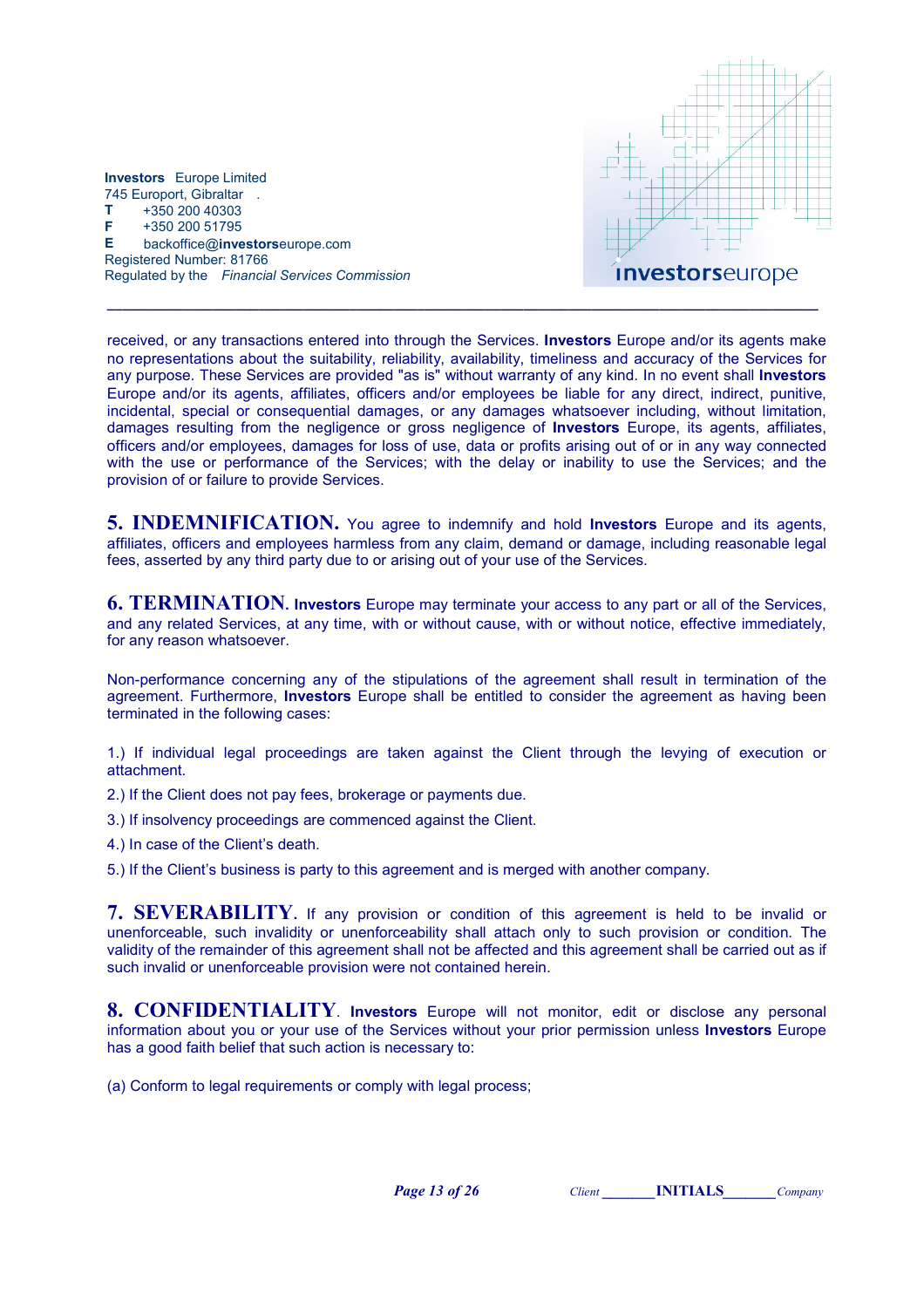

(b) Protect and defend the rights or property of Investors Europe;

(c) Enforce the terms of conditions of this agreement;

(d) Protect the interests of its other clients or others.

IEL is committed to complying with the provisions of the Data Protection Directive. In signing this questionnaire, you consent to IEL holding and processing the information provided by you for the purposes of providing its services.

**9. ENTIRE AGREEMENT.** This agreement constitutes the entire agreement between Investors Europe and you and supersedes all prior or contemporaneous communications and proposals, of whatever medium, with respect to the Services offered to Clients.

## 10. JURISDICTION.

(a) This agreement is governed and shall be construed in accordance with the laws of Gibraltar

(b) Subject to clause (c) below, the parties irrevocably submit to the non-exclusive jurisdiction of Gibraltar courts to settle any disputes which may arise out of or in connection with this Agreement.

(c) Notwithstanding clause (b) above, investorseurope shall be entitled to take proceedings in the courts of any other jurisdiction in which client(s) holds or has held any assets.

11. FORCE MAJEURE. Investors Europe shall not be responsible for any damage or loss due to declared or imminent war, revolt, civil unrest, catastrophes of nature, statutory provisions, measures taken by authorities, or similar, break down in telecommunication or IT-systems, nor for strikes, lock-outs, boycotts, or blockades, notwithstanding that Investors Europe is a party to the conflict, including cases where only part of **Investors** Europe 's functions are affected by such conflicts, and notwithstanding the cause.

12. Agency. The Client shall be entitled to enter into a written agreement to be represented by an agent. Any change or revocation of the agency will only become effective after **Investors** Europe's receipt of a written notice on this matter and **Investors** Europe's written confirmation to the Client.

13. Coming into force. The general business terms come into force as from  $3<sup>rd</sup>$  Match 2008. They replace former business terms and shall apply to all our Clients.

14. Changes. Investors Europe shall be entitled to change these general business terms of this agreement and the Client will receive a written notification of these changes. The provisions of this

Page 14 of 26 Client INITIALS Company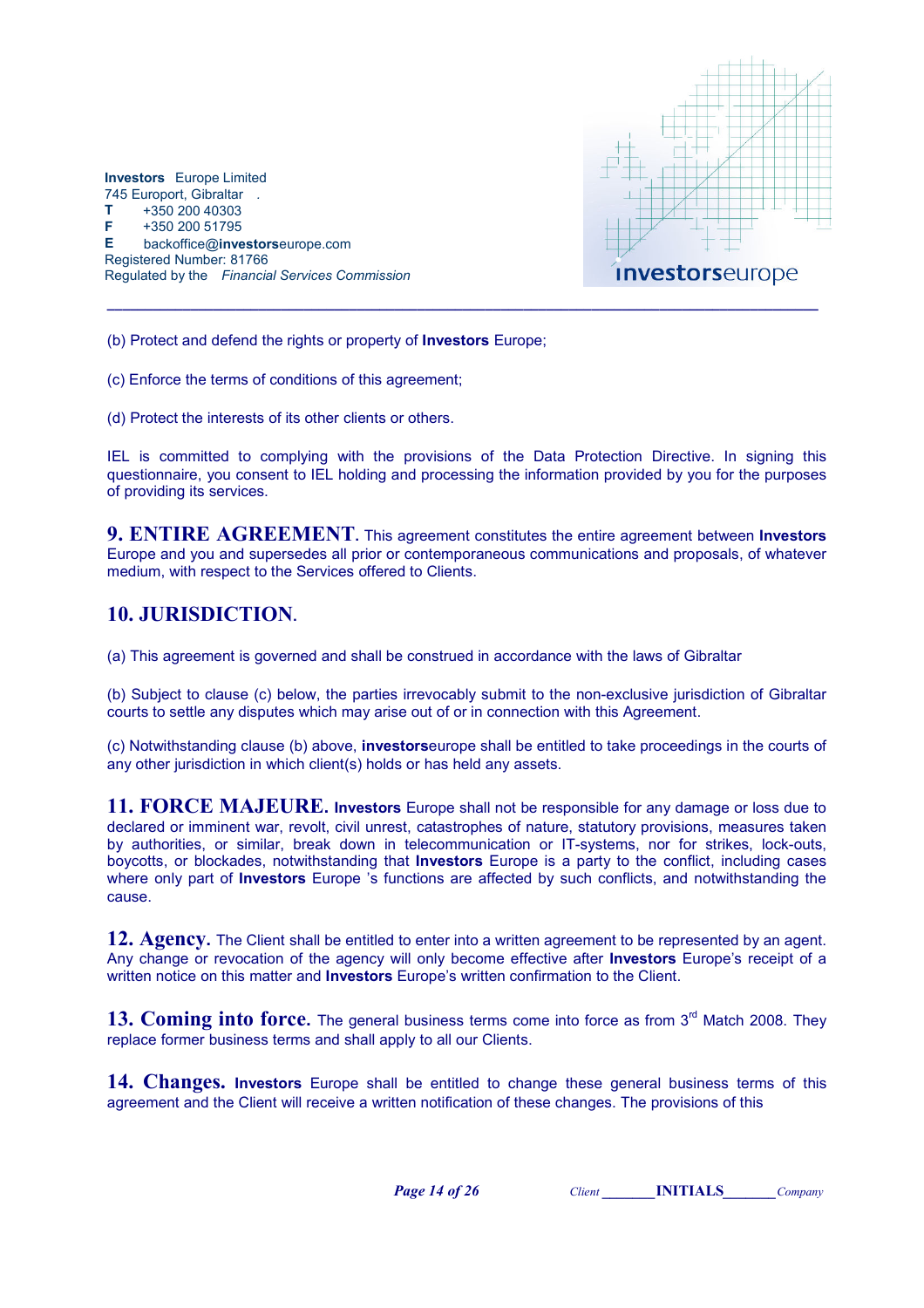

Agreement shall be capable of being amended or waived by the Company giving notice in writing signed by an authorised officer of the Company. No employee or agent of the Company has any authority to waive or amend this Agreement or any of its terms (or bind the Company by any ancillary or other agreement or arrangement). The provisions of this Agreement may only otherwise be amended or waived if such waiver or amendment is made in writing signed by an authorised signatory of both parties. A waiver in one instance shall not apply to any other instance.

\_\_\_\_\_\_\_\_\_\_\_\_\_\_\_\_\_\_\_\_\_\_\_\_\_\_\_\_\_\_\_\_\_\_\_\_\_\_\_\_\_\_\_\_\_\_\_\_\_\_\_\_\_\_\_\_\_\_\_\_\_\_\_\_\_\_\_\_\_\_\_\_\_\_\_\_\_\_\_\_\_\_\_\_\_\_\_\_\_\_\_\_\_\_\_

## CLIENT AWARENESS DECLARATION

It is part of our corporate quality control requirements that all of our clients be fully informed about the terms and conditions of their business relationship with us:

This involves clearly understanding the following:

- 1. Our Account Opening Procedures
- 2. Our Brokerage Charges
- 3. Our General Terms & Conditions
- 4. Our Special Risks Brochure\*

\*available at www.investorseurope.com/special\_risks.html and by request from compliance@investorseurope.com

Accordingly, this Client Awareness Form declaration is to ensure that if you have any questions relating to the foregoing or are in doubt about anything presented in either written or verbal form, do not sign the any documents before your questions have been answered by Investors Europe staff to your satisfaction.

In the event that this has occurred and you wish to become a client of **Investors** Europe Ltd, please sign this form, which constitutes your acceptance of the conditions offered by us.

**Page 15 of 26** Client **INITIALS** Company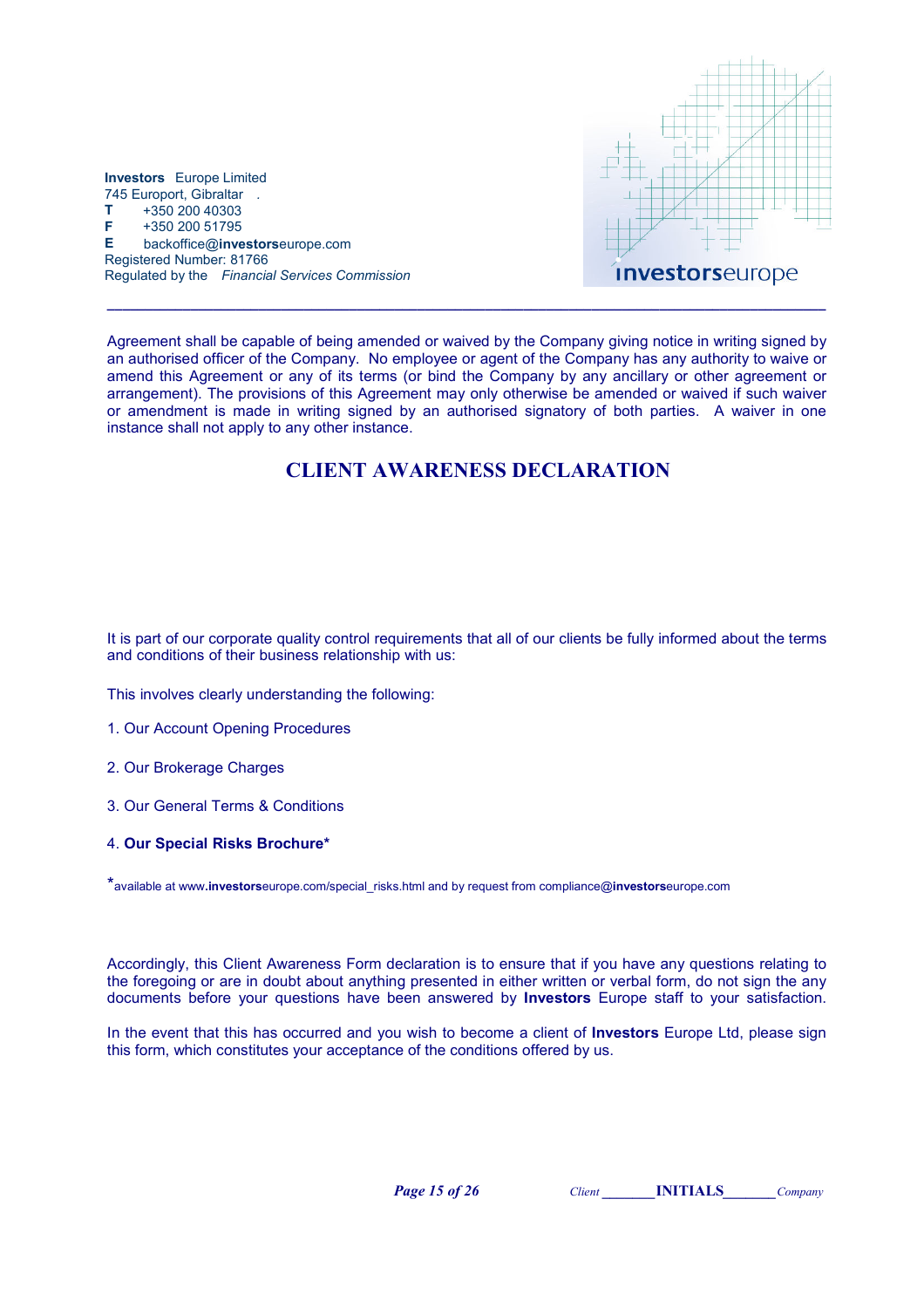

# CLIENT AWARENESS DECLARATION

\_\_\_\_\_\_\_\_\_\_\_\_\_\_\_\_\_\_\_\_\_\_\_\_\_\_\_\_\_\_\_\_\_\_\_\_\_\_\_\_\_\_\_\_\_\_\_\_\_\_\_\_\_\_\_\_\_\_\_\_\_\_\_\_\_\_\_\_\_\_\_\_\_\_\_\_\_\_\_\_\_\_\_\_\_\_\_\_\_\_\_\_\_\_\_

We declare by my/our signature:

That I/WE have received and fully understood this Client Awareness Declaration and all of its contents.

That I/ WE have received, read and understood the relevant procedures & documentation provided.

That I/WE have verbally received further information from Investors Europe about the procedures & documentation and the related risk potential.

That I/WE have received satisfactory answers to all my/our questions regarding the terms & conditions presented to us and other issues relating to the relevant procedures & documentation.

That I/WE have received, read and understood the contractual terms and conditions for the relevant services that we will be utilizing.

That I/WE have had time and opportunity to present and discuss the entire basis of the Products and Services with a third party, e.g. my/our accountant or lawyer, and that the amount to invest is reasonable in the light of my/our total financial net worth.

## RISK DISCLOSURE STATEMENT

There is a risk in investing in stocks, futures, options, contracts for difference, forward contracts and foreign exchange and the losses can be substantial. Careful consideration should be given as to whether such investments are suitable for yourself/ your company given your profile and financial resources. This brief statement does not disclose the level of risks involved in investing in global markets and you should, in addition, read investorseurope's Special Risk Brochure before opening your account to appraise yourself of some of the risks involved in investing in financial markets. These risks are not suitable for many members of the public and you should carefully study such investments before you commit funds to them. The risk of loss in investing in futures, options, contracts for difference, forward contracts and foreign exchange can be substantial. You should carefully consider whether such investments are suitable for you in light of your circumstances and financial resources. You should be aware of the following points:

1. If the market moves against your position, you may, in a short time, sustain a total loss of the funds placed by way of margin or deposit and you may be called upon to deposit a substantial margin, at short notice, to maintain your position. If you do not provide such additional funds within the time frame required, your position may be liquidated at a loss and you will be liable for any resulting deficit.

2. Under certain market conditions (rapid price movement) it may be difficult or even impossible to liquidate a position.

**Page 16 of 26** Client **INITIALS** Company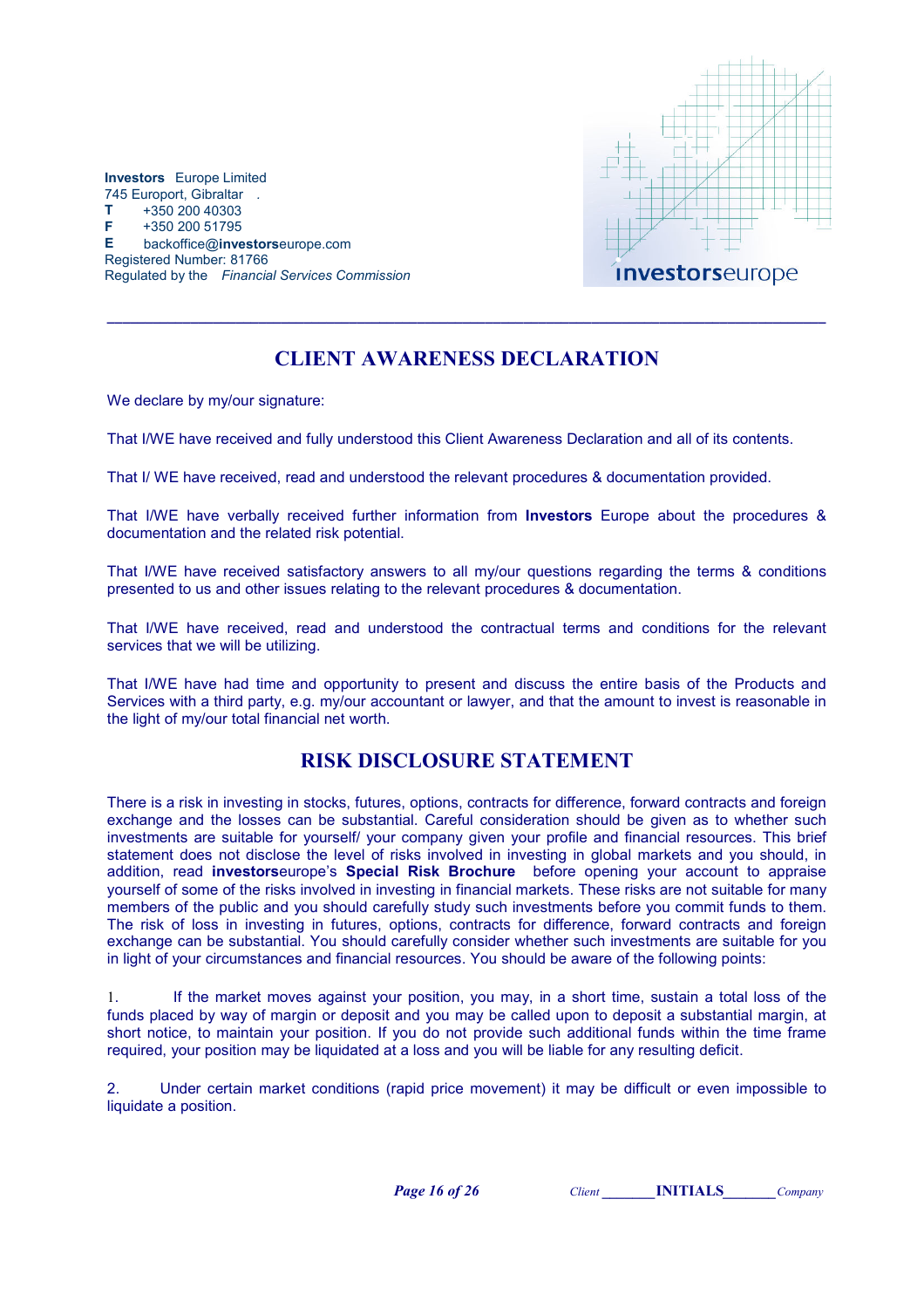

3. Placing a stop-loss order will not necessarily always limit your losses. Extreme market conditions could make it impossible to execute such orders at the price you stipulated.

\_\_\_\_\_\_\_\_\_\_\_\_\_\_\_\_\_\_\_\_\_\_\_\_\_\_\_\_\_\_\_\_\_\_\_\_\_\_\_\_\_\_\_\_\_\_\_\_\_\_\_\_\_\_\_\_\_\_\_\_\_\_\_\_\_\_\_\_\_\_\_\_\_\_\_\_\_\_\_\_\_\_\_\_\_\_\_\_\_\_\_\_\_\_

4. A spread or straddle position can be as risky as a simple long or short position and can potentially be more complex to gauge in terms of your overall risk..

5. Futures, options and contracts for difference, forward contracts and foreign exchange Markets can be highly volatile and investment in them carries a substantial risk of loss. The high degree of "gearing" or "leverage" which is often obtainable in trading these markets stems from the payment of what is a comparatively modest deposit or margin when compared to overall contract value. As a result, a relatively small market movement can result in substantial loss exceeding your original investment.

6. If you take (buy) an option, your risk in most cases will be less than trading in futures, spot or forward foreign exchange since you should not lose more than the premium you paid plus any transaction charges.

7. If you grant (sell) an option your risk of loss may be as great as your exposure in trading futures, spot or forward foreign exchange since you carry the risk of unlimited potential loss which, following a relatively small adverse market movement, can exceed the premium payment received by you for granting (selling) the option. Moreover, you may have no control over when you might be required to exercise the option. Only experienced traders with substantial capital should contemplate granting options.

8. There are many different types of options and you should discuss with your broker, your investment requirements and the risks involved in entering such contracts, before committing yourself.

This brief statement cannot disclose all risks of investments in options, futures, forward contracts, CFDs and foreign exchange markets. They are not suitable for many members of the public and you should carefully study such investments before you commit funds to them. The may also have tax consequences and on this you should consult your lawyer, accountant or other tax adviser.

I/we declare, bindingly and finally, that I/we are fully satisfied with: the contract documents, its terms and conditions.

### For receipt, understanding and acceptance of any and all information I/we hereby sign:

Full Name

Signature: \_\_\_\_\_\_\_\_\_\_\_\_\_\_\_\_\_\_\_\_\_\_\_\_\_\_\_\_\_\_\_\_\_\_\_\_\_\_\_\_\_\_\_\_\_\_\_\_\_\_\_\_\_\_\_\_\_\_\_\_\_\_\_\_\_\_\_\_\_\_\_\_\_\_\_

Gibraltar, etc. of the contract of the contract of the contract of the contract of the contract of the contract of the contract of the contract of the contract of the contract of the contract of the contract of the contrac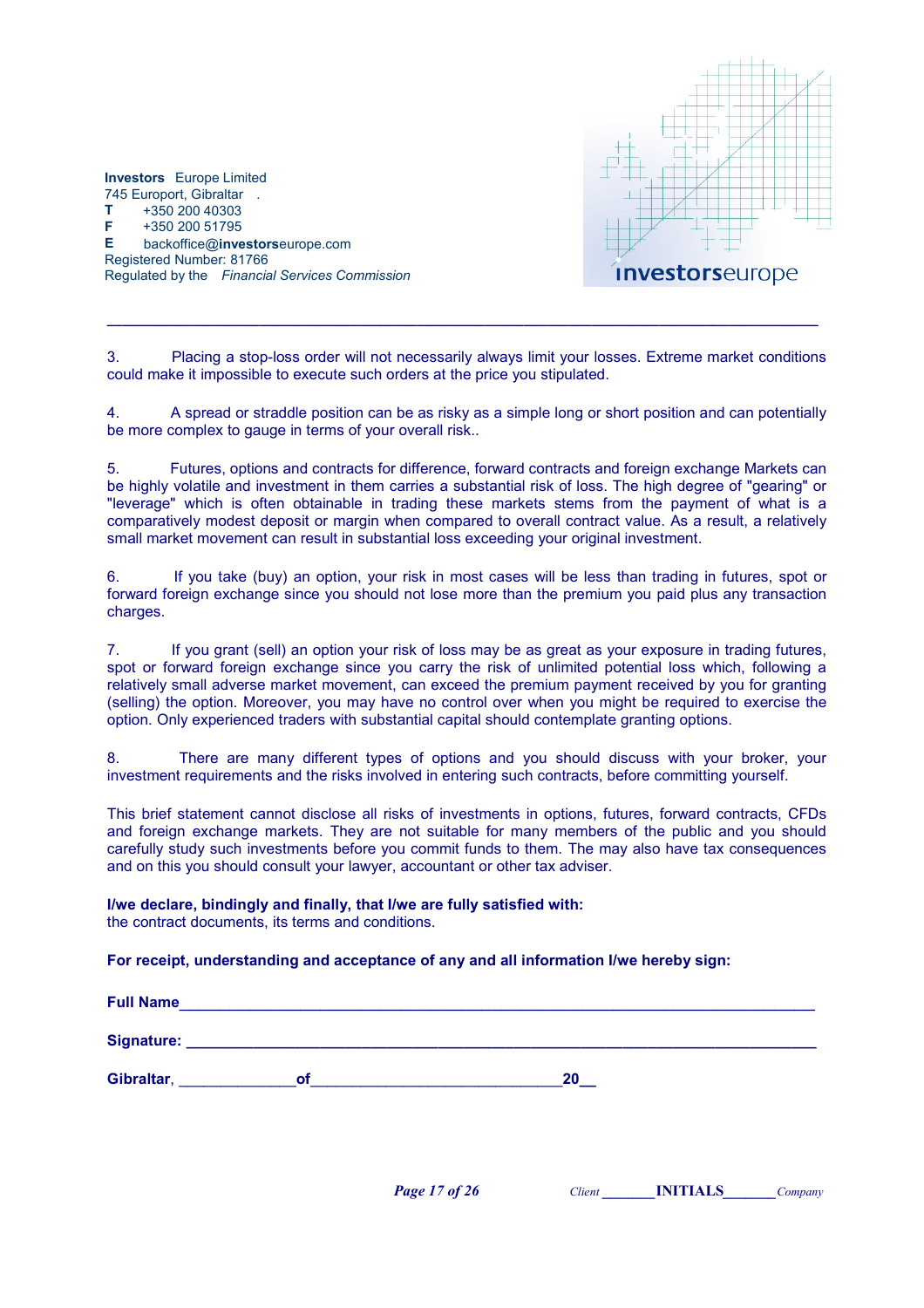



### Annexe I

### CERTIFIED COPY OF CORPORATE RESOLUTIONS

#### ADOPTED BY THE BOARD OF DIRECTORS

OF

#### (NAME OF COMPANY)

### RESOLVED

FIRST: That the Managing Director or any Director of this Company, or Or the contract of the state of the state of them hereby are, and each of them hereby is, authorized and empowered, for and on behalf of this Company ("herein called the "Company"), to enter into a Trade Execution Agreement with Investors Europe Ltd., (herein called "Broker") for the purpose of transmitting to Broker for execution, the Company' s orders for the purchase or sale of securities.

The fullest authority at all times- with respect to the foregoing or with respect to any transaction deemed by any of the said officers and/or agents (see list of persons authorized to give orders to the Broker for execution) to be proper in connection therewith is conferred, including authority (without limiting the generality of the foregoing) to give electronic, written or oral instructions to Broker with respect to said transactions; to bind and obligate the Company to and for the carrying out of any contract, arrangement, or transaction, which shall be entered into by any such officer and/or agent for and on behalf of the Company with or through Broker; to sign for the Company all releases, powers of attorney and/or other documents in connection with any such account, and to agree to any terms or conditions to control any such account; to appoint any other person or persons to do any and all things which any of the said officers and/or agents is hereby empowered to do, and generally to do and take all action necessary in connection with the account, or considered desirable by such officer and/or agent with respect thereto.

SECOND: That Broker may deal with any and all of the persons directly or indirectly by the foregoing resolution empowered, as though- they were dealing with the Company directly.

THIRD: That the Secretary of the Company is and hereby is authorized, empowered and directed to certify, under seal of the Company, to Broker:

(a) a true copy of these resolutions;

(b) specimen signatures of each and every person by these resolutions empowered;

Page 18 of 26 Client INITIALS Company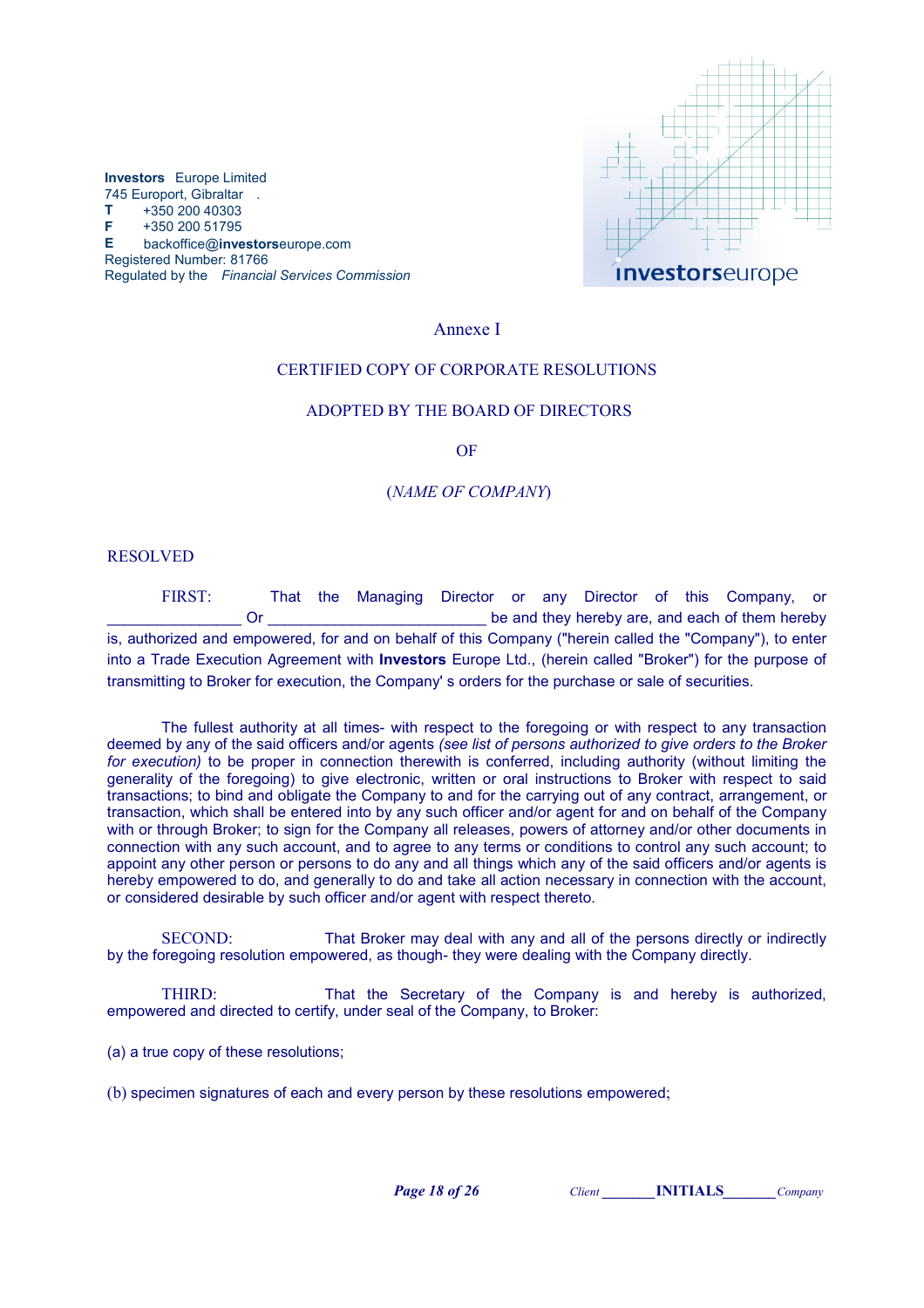

(c) a certificate (which, if required by the Broker, shall be supported by an opinion of the general counsel of the Company, or other counsel satisfactory to the Broker) that the Company is duly organized and existing, that its charter empowers it to transact the business by these resolutions defined, and that no limitation has been imposed upon such powers by the By-Laws or otherwise.

\_\_\_\_\_\_\_\_\_\_\_\_\_\_\_\_\_\_\_\_\_\_\_\_\_\_\_\_\_\_\_\_\_\_\_\_\_\_\_\_\_\_\_\_\_\_\_\_\_\_\_\_\_\_\_\_\_\_\_\_\_\_\_\_\_\_\_\_\_\_\_\_\_\_\_\_\_\_\_\_\_\_\_\_\_\_\_\_\_\_\_\_\_\_

FOURTH: That the Broker may rely upon any certification given in accordance with these resolutions, as continuing fully effective unless and until Broker shall receive due written notice of a change in or to rescission of the authority so evidenced and the dispatch or receipt of any other form of notice shall not constitute a waiver of this provision, nor shall the fact that any person hereby empowered ceases to be an officer of the Company or becomes an officer under some other title in any way affect the powers hereby conferred. The failure to supply any specimen signature shall not invalidate any transaction if the transaction is in accordance with authority actually granted.

FIFTH: That in the event of any change in the office or power of persons hereby empowered, the Secretary shall certify such changes to the Broker in writing in the manner hereinabove provided, which notification, when received, shall be adequate both to terminate the powers of the persons theretofore authorized, and to empower the persons thereby substituted.

SIXTH: That the foregoing resolutions and certificates actually furnished to the Brokers by the Secretary of the Company pursuant thereto, be and hereby are made irrevocable until written notice of the revocation thereof shall have been received by Broker.

IN WITNESS WHEREOF, the Company has hereunto subscribed the Company's name and affixed the seal of the Company this day of the Company this day of the Company this day of the seal of the Company this day of the seal of the Company this day of the seal of the Company this day of the seal of the Company this day o

| Affix Corporate Seal Here:    |  |
|-------------------------------|--|
|                               |  |
|                               |  |
|                               |  |
| <b>Other Officer's Title:</b> |  |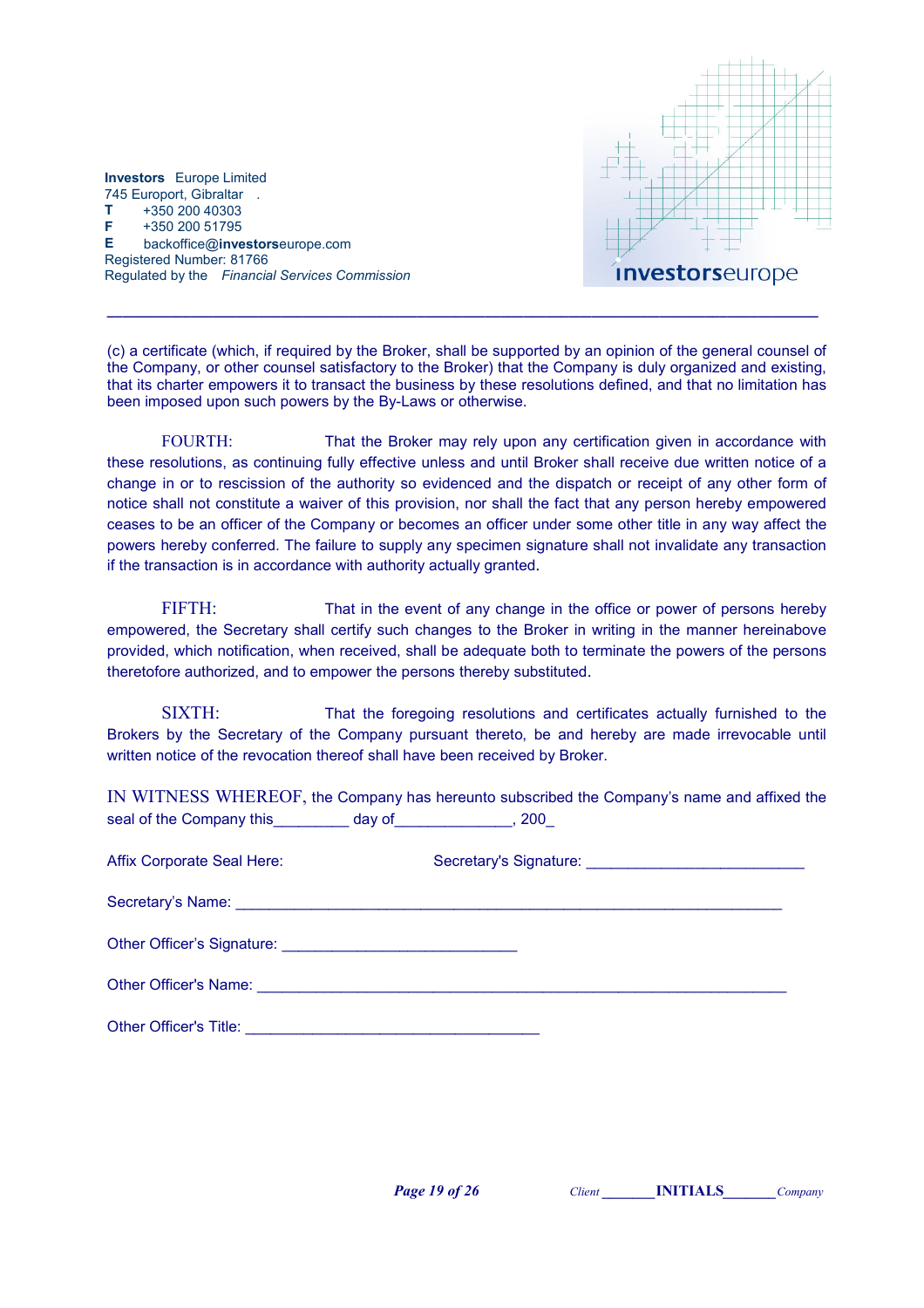

### Annexe II

 $\_$  ,  $\_$  ,  $\_$  ,  $\_$  ,  $\_$  ,  $\_$  ,  $\_$  ,  $\_$  ,  $\_$  ,  $\_$  ,  $\_$  ,  $\_$  ,  $\_$  ,  $\_$  ,  $\_$  ,  $\_$  ,  $\_$  ,  $\_$  ,  $\_$  ,  $\_$ 

### OPENING OF COMPANY ACCOUNT

To: Investors Europe Ltd., 745 EUROPORT, Gibraltar

Dear Sirs:

The undersigned Company, by, \_\_\_\_\_\_\_\_\_\_\_\_\_\_\_\_\_\_\_\_\_\_\_\_\_\_its authorized officer, pursuant to the resolutions, a copy of which, **certified by the Secretary**, is annexed hereto, is authorized to enter into a Trade Execution Agreement with Investors Europe Ltd., which Trade Execution Agreement has been duly executed on behalf of the Company. The list of persons authorized to give orders to the Broker for Execution is set out below.

| Gibraltar, | of | 200 |
|------------|----|-----|
| 5.         |    |     |
| 4.         |    |     |
| 3.         |    |     |
| 2.         |    |     |
| 1.         |    |     |

\_\_\_\_\_\_\_\_\_\_\_\_\_\_\_\_\_\_\_\_\_\_\_\_\_\_\_\_\_\_\_\_\_\_\_\_

I/We agree unconditionally to accept and abide by the terms of this contract and by Investor Europe's General Conditions.

Very truly yours,

Page 20 of 26 Client **NITIALS** Company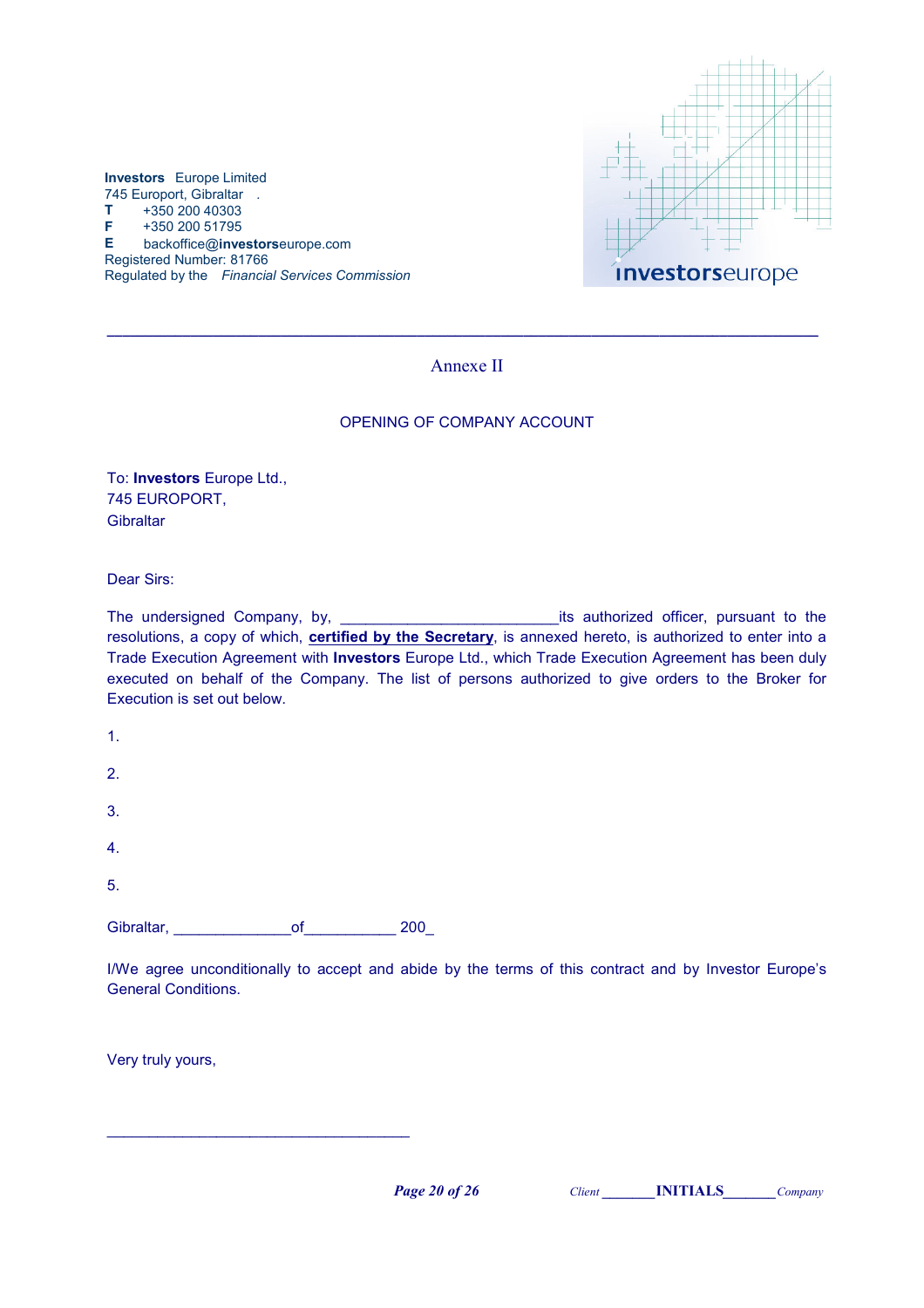

(Name of Company)

Investors Europe Limited 745 Europort, Gibraltar .  $T + 35020040303$ F +350 200 51795

Registered Number: 81766

E backoffice@investorseurope.com

Regulated by the Financial Services Commission

By: \_\_\_\_\_\_\_\_\_\_\_\_\_\_\_\_\_\_\_\_\_\_\_\_\_\_\_\_\_\_\_\_\_

(Officer)

I, \_\_\_\_\_\_\_\_\_\_\_\_\_\_\_\_\_\_\_\_\_\_\_\_\_\_\_\_\_\_\_ Secretary of \_\_\_\_\_\_\_\_\_\_\_\_\_\_\_\_\_\_\_\_\_\_\_\_\_\_\_\_\_\_\_\_\_\_, hereby certify that the annexed resolutions were duly adopted at a meeting of the Board of Directors of said Company, duly held on the \_\_\_\_\_\_\_\_\_\_\_\_\_ day of 200\_ at which a quorum of said Board of Directors was present and acting throughout and that no action has been taken to rescind or amend said resolutions and that the same are now in full force and effect.

I further certify that each of the following has been duly elected and is now legally holding the office set opposite his/her name:

(Print Name) (Office)

(Print Name) (Office)

(Print Name) (Office)

I further certify that the said Company is duly organized and existing and has the power to take the action called for by the resolutions annexed hereto.

 $\overline{\phantom{a}}$  , and the contribution of  $\overline{\phantom{a}}$  , and  $\overline{\phantom{a}}$  , and  $\overline{\phantom{a}}$  , and  $\overline{\phantom{a}}$  , and  $\overline{\phantom{a}}$  , and  $\overline{\phantom{a}}$ 

IN WITNESS WHEREOF, I have hereunto affixed my hand and the seal of the said Company this \_\_\_\_\_\_\_ day of \_\_\_\_\_\_\_\_\_\_\_, 200\_

Affix Corporate Seal Here: \_\_\_\_\_\_\_\_\_\_\_\_\_\_\_\_\_\_\_\_\_\_

(Secretary)

**Page 21 of 26** Client **INITIALS** Company

 $\overline{\phantom{a}}$  , and the contribution of  $\overline{\phantom{a}}$  , and  $\overline{\phantom{a}}$  , and  $\overline{\phantom{a}}$  , and  $\overline{\phantom{a}}$  , and  $\overline{\phantom{a}}$  , and  $\overline{\phantom{a}}$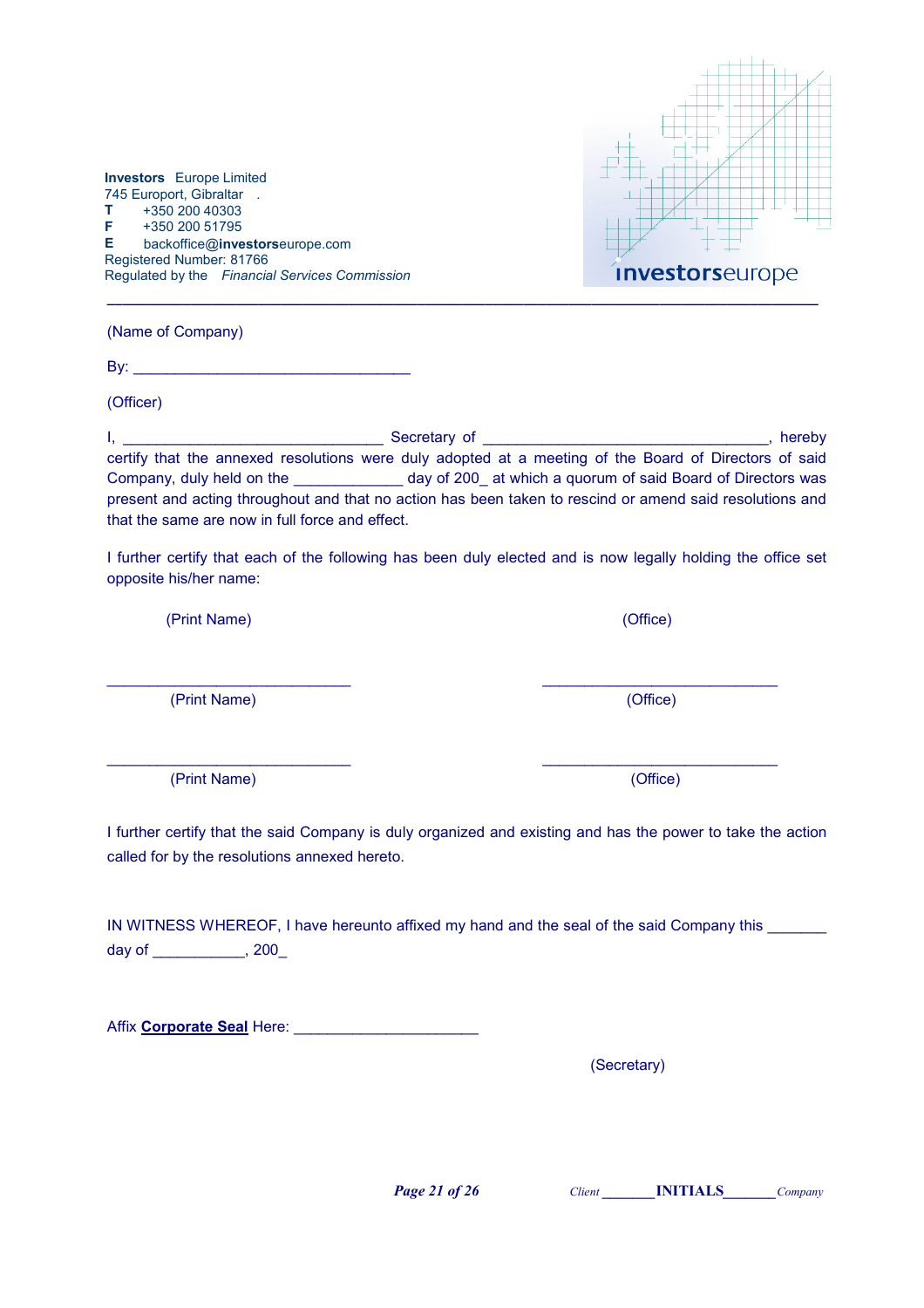

### Annexe III

### Investors Europe employee Declaration

Name(s) of employee(s) who have opened this account:

1.  $\Box$  . The contract of the contract of the contract of the contract of the contract of the contract of the contract of the contract of the contract of the contract of the contract of the contract of the contract of the  $2.$  $3.$ 

### **Declaration**

I/We declare that no conflicts of interest exist between this client and myself/ ourselves and no personal, financial or business links/ interests exist which are or could eventually become conflicts of interest.

1. Signature \_\_\_\_\_\_\_\_\_\_\_\_\_\_\_\_\_\_\_\_\_\_\_\_\_\_\_\_\_\_\_\_\_\_\_\_\_\_\_\_\_\_\_\_\_\_\_\_\_\_\_\_\_\_\_\_\_\_\_\_\_

2. Signature \_\_\_\_\_\_\_\_\_\_\_\_\_\_\_\_\_\_\_\_\_\_\_\_\_\_\_\_\_\_\_\_\_\_\_\_\_\_\_\_\_\_\_\_\_\_\_\_\_\_\_\_\_\_\_\_\_\_\_\_\_

3. Signature \_\_\_\_\_\_\_\_\_\_\_\_\_\_\_\_\_\_\_\_\_\_\_\_\_\_\_\_\_\_\_\_\_\_\_\_\_\_\_\_\_\_\_\_\_\_\_\_\_\_\_\_\_\_\_\_\_\_\_\_\_\_

If any such potential conflicts exist, please detail on a separate page.

Page 22 of 26 Client **NITIALS** Company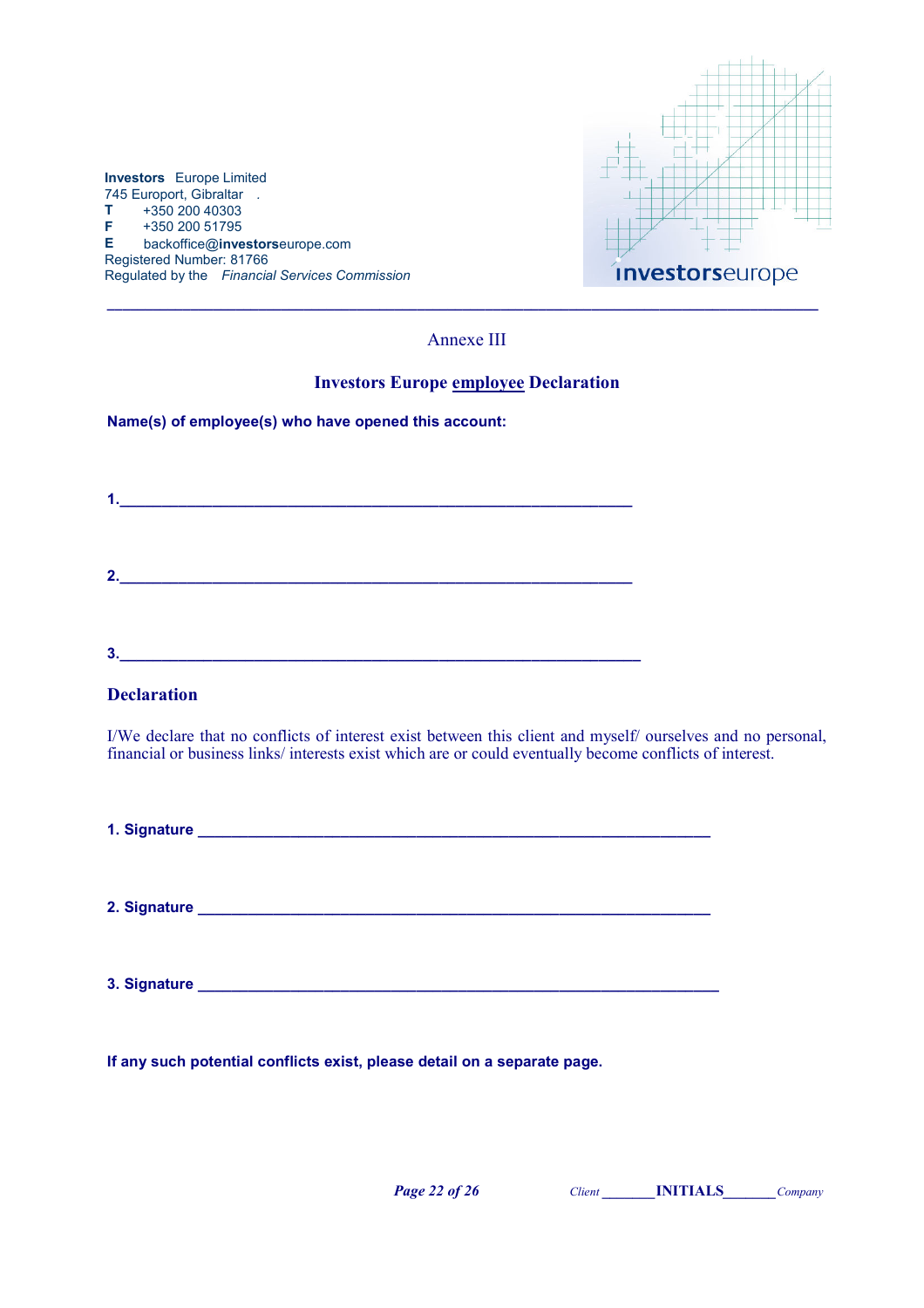

 $\_$  ,  $\_$  ,  $\_$  ,  $\_$  ,  $\_$  ,  $\_$  ,  $\_$  ,  $\_$  ,  $\_$  ,  $\_$  ,  $\_$  ,  $\_$  ,  $\_$  ,  $\_$  ,  $\_$  ,  $\_$  ,  $\_$  ,  $\_$  ,  $\_$  ,  $\_$ Annexe IV

# Professional/ Bankers Reference

### Dear Sirs

Investors Europe Limited 745 Europort, Gibraltar .<br>T +350 200 40303 +350 200 40303  $F + 350 200 51795$ <br>E backoffice@inve

Registered Number: 81766

| of ______ years in my capacity as his/her _________________________. I can confirm that passport          |        |
|-----------------------------------------------------------------------------------------------------------|--------|
|                                                                                                           |        |
| time I have known him/her, he/she has conducted his/her professional affairs with integrity and I have no |        |
| hesitation in recommending him/her to you as a client.                                                    |        |
|                                                                                                           |        |
|                                                                                                           |        |
|                                                                                                           |        |
|                                                                                                           |        |
|                                                                                                           |        |
|                                                                                                           |        |
|                                                                                                           |        |
| Date:                                                                                                     |        |
|                                                                                                           |        |
| <b>Full Name:</b>                                                                                         |        |
|                                                                                                           |        |
| Signature:<br><u> 1989 - Johann Barn, mars ann an t-Amhain ann an t-A</u>                                 | Stamp: |
|                                                                                                           |        |
|                                                                                                           |        |

Page 23 of 26 Client **NITIALS** Company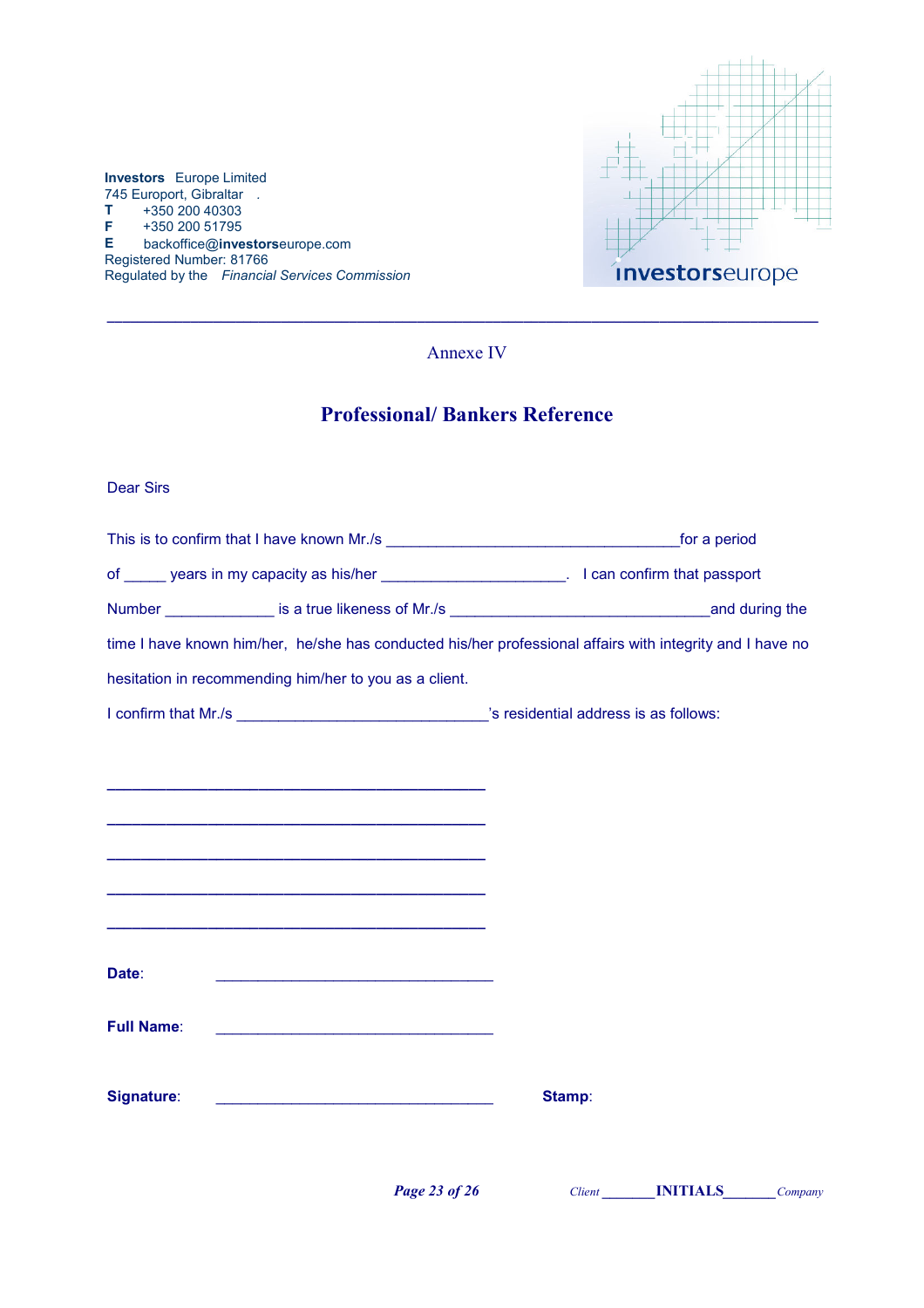



### Annexe V

### Best Execution Policy

#### General principle

Best Execution refers to our obligation as a firm to execute orders on behalf of customers to ensure that the prices those orders receive reflect the optimal mix of price improvement, speed and likelihood of execution. This policy describes Investors Europe Limited's (IEL's) approach to best execution and describes the main factors that IEL evaluates to determine the best way to execute an order on behalf of the client. It applies both to retail and professional clients as defined in IEL's general terms and conditions.

#### Best Execution In Practice

We will take all care to obtain the best possible result for our customer with reference to price, costs born by the customer, size, nature of the transactions, time of reception of order, speed and likelihood of execution and trading venue taking into account the state of the relevant market(s).

The relevant market(s) shall be deemed to be the market(s) offering the most favourable trading conditions also in terms of transparency, liquidity and clearing and settlement arrangements in connection with the envisaged transaction. If IEL executes in another trading venue, we will demonstrate that this has been done in accordance with the customer's best interest.

IEL will act with due skill, care and diligence and will pay due regard to its customer's interests – selecting the most opportune time to execute the customer order. We will endeavour to take reasonable care to ascertain the price which is the best available for the customer order in the relevant market at the time for transactions of the kind and size concerned

We shall pass on to the customer the details of the price at which the trade was executed to meet the customer order.

Where a customer order is subject to a special condition we will disclose any additional cost involved in satisfying the special condition or in respect of the non-standard element.

An example of when IEL will take particular care to assess the timing of execution of all or part of a current customer order includes when:

- o We receive a customer order outside the normal trading hours of the relevant market or trading platform with a view to executing that customer order on that market or other trading platform;
- o A foreseeable improvement in the level of liquidity in the relevant designated investment is likely to enhance the terms on which the firm executes the customer order;
- o Executing the customer order as a series of partial executions over a period of time is likely to improve the terms on which the customer order as a whole is executed.

We may have reasonable grounds for postponing execution of a current customer order in the best interests of the customer. An example would be if the deal is part of an aggregated transaction.

IEL will occasionally execute orders in emerging markets (i.e. markets in countries with one or more of the following characteristics: political instability, uncertainty regarding financial markets and economic growth, developing financial markets and weak economies). It will only do so on behalf of clients who have a thorough understanding of such investments and the risks involved, and who have sufficient funds to assume these risks.

#### Execution Venues

We have included the list below of the Execution Venues which we believe best meet customer interests for the Best Execution of their orders on a consistent basis.When selecting a venue we have not only taken into account the fees and commissions when under taking a transaction but in addition we have also focused on the quality of execution available on the venue. The list of venues is not exhaustive and execution may occur in alternative venues from time to time provided those venues are consistent with this policy.

Page 24 of 26 Client INITIALS Company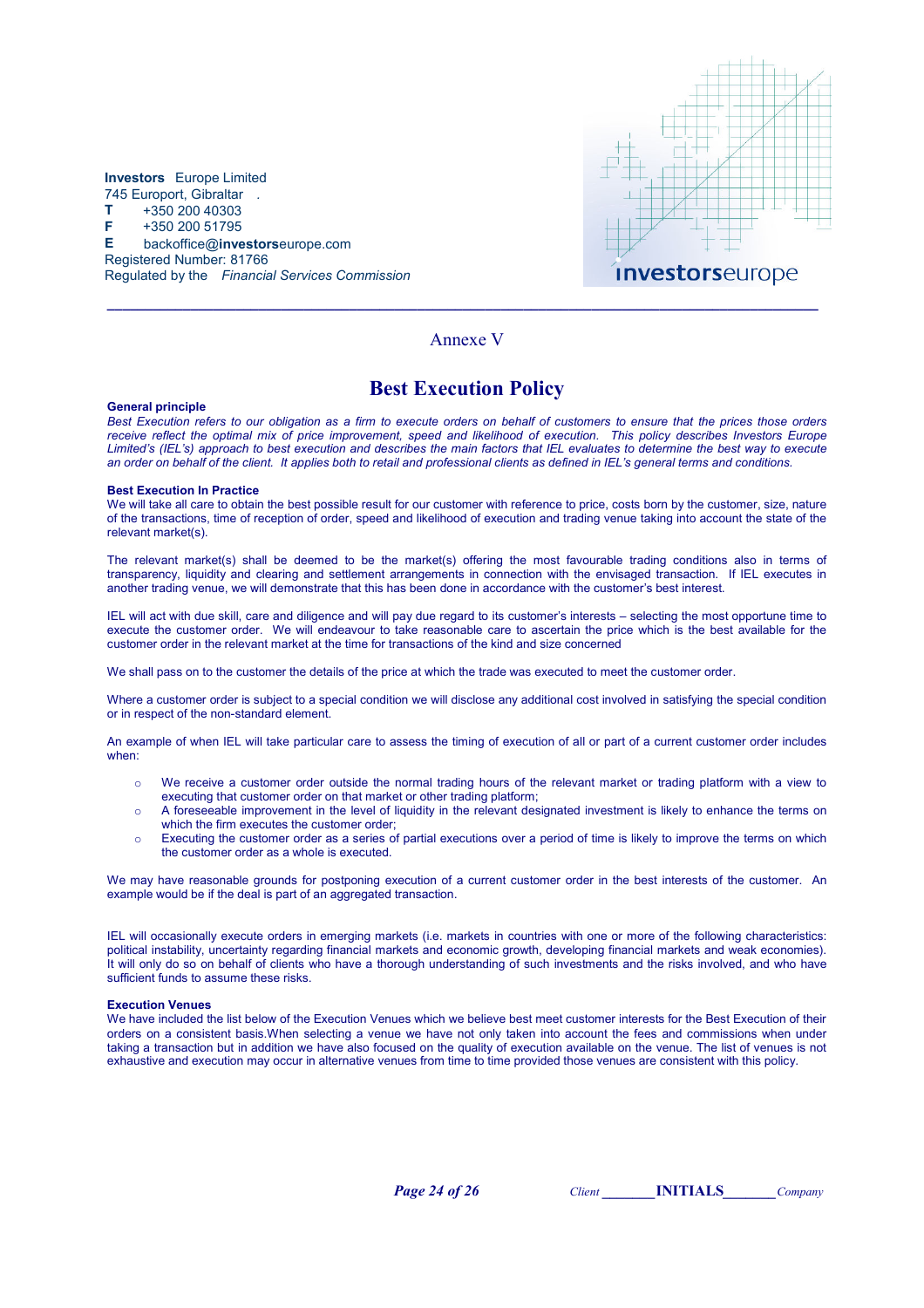American Stock Exchanges Australian Stock Exchange Austrian Stock Exchange Bolsa de Madrid Borsa Italiana Brazil Stock Exchange Bulgaria Stock Exchange Canada Stock Exchange China Stock Exchange Czech Republic Stock Exchange Danish Stock Exchange Estonian Stock Exchange Euronext Paris Euronext Portugal Euronext Brussels Euronext Nederlands Greek Stock Exchange HEX Finland Hong Kong Stock Exchange Hungary Stock Exchange India Stock Exchange Indonesia Stock Exchange Ireland Stock Exchange Italy Stock Exchange Japan Stock Exchange Latvian Stock Exchange Lithuanian Stock Exchange London Stock Exchanges Malaysia Stock Exchange **NASDAQ** New Zealand Stock Exchange Norway Stock Exchange NYSE New York Stock Exchange Polish Stock Exchange Portugal Stock Exchange Rumania Stock Exchange Russian Stock Exchange Singapore Stock Exchange



South Africa Stock Exchange South Korea Stock Exchange Spain Stock Exchange Stockholmsborsen Sweden Switzerland Stock Exchange Taiwan Stock Exchange Thailand Stock Exchange Toronto Stock Exchange Turkey Stock Exchange Xetra Exchange Electronic Trading Chicago Board Options Exchange (CBOE) Chicago Board of Trade (CBOT) Chicago Mercantile Exchange (CME) Chicago Climate Exchange Chicago Mercantile Exchange (CME) Intercontinental Exchange (ICE) International Monetary Market (IMM) New York Board of Trade (NYBOT) New York Mercantile Exchange (NYMEX) **Eurex** Euronext.liffe Moscow Interbank Currency Exchange (MICEX) Mercado Oficial Español de Futuros y Opciones (MEFF) SOFFEX (Swiss Options & Financial Futures Exchange) Intercontinental Exchange (ICE Futures) Euronext.liffe London Metal Exchange (LME) NYMEX Europe Hong Kong Exchanges and Clearing Hong Kong Exchanges and Clearing (HKEx) Osaka Securities Exchange (OSE) Osaka Mercantile Exchange (OME) Tokyo Commodity Exchange (TOCOM) Tokyo Stock Exchange (TSE) Tokyo Grain Exchange (TGE) [23] Tokyo Finance Exchange (TFX)

**Page 25 of 26** Client **INITIALS** Company